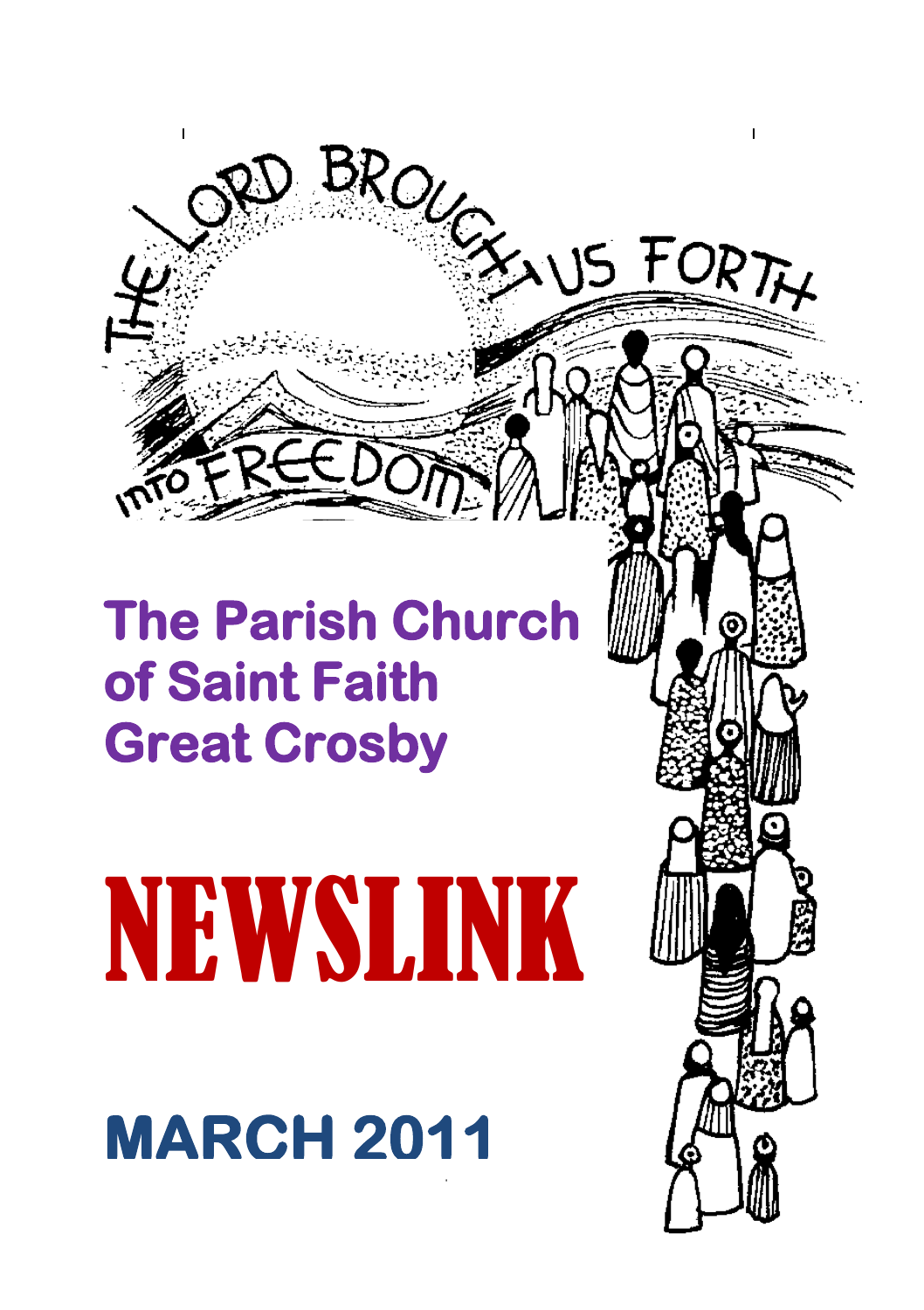# Worship at Saint Faith's



### **• SUNDAYS**

| 10.30am            | <b>Morning Prayer</b>                                            |
|--------------------|------------------------------------------------------------------|
| 11.00am            | <b>Solemn Mass and Children's Church</b>                         |
| 1.00 <sub>pm</sub> | Holy Baptism (2nd Sunday)                                        |
| 7.00 <sub>pm</sub> | Evening Service & Benediction (1st Sunday; 6pm Sundays in Lent)) |

#### **• WEEKDAY MASSES**

Monday 10.30 am, Tuesday 9.30am, Wednesday 10.30am (1662 Book of Common Prayer in S. Mary's), Thursday 9am (Holy Days only), Friday 6.30pm, Saturday 12noon (or Midday Prayer – please check notices)

### **THE DIVINE OFFICE (The Prayer of the Church)**

**Morning Prayer:** 9am daily (except Thursday & Friday) **Evening Prayer:** 6pm daily (except Wednesday & Thursday)  *Please consult the weekly sheets for any variation in times for the Daily Office*

### *•* **SACRAMENT OF PENANCE AND RECONCILIATION**

Fr Neil and Revd Denise are available by appointment to hear confessions or to talk about any matter in confidence. The Sacrament of Reconciliation is always available in preparation for Christmas and Easter and at other advertised times.

### **• ANOINTING OF THE SICK AND DYING**

Please ring Fr Neil at any time, day or night, if someone is ill and requires the ministry of a priest.

### **• HOME VISITS to the sick & housebound and those in hospital**

If you, or someone you know, are unable to get to church and would like to receive Holy Communion at home, or be visited in hospital or at home, please ring the Vicarage or another member of the Ministry Team. We are always happy to make home or hospital visits to the sick and housebound so please call us to arrange this.

1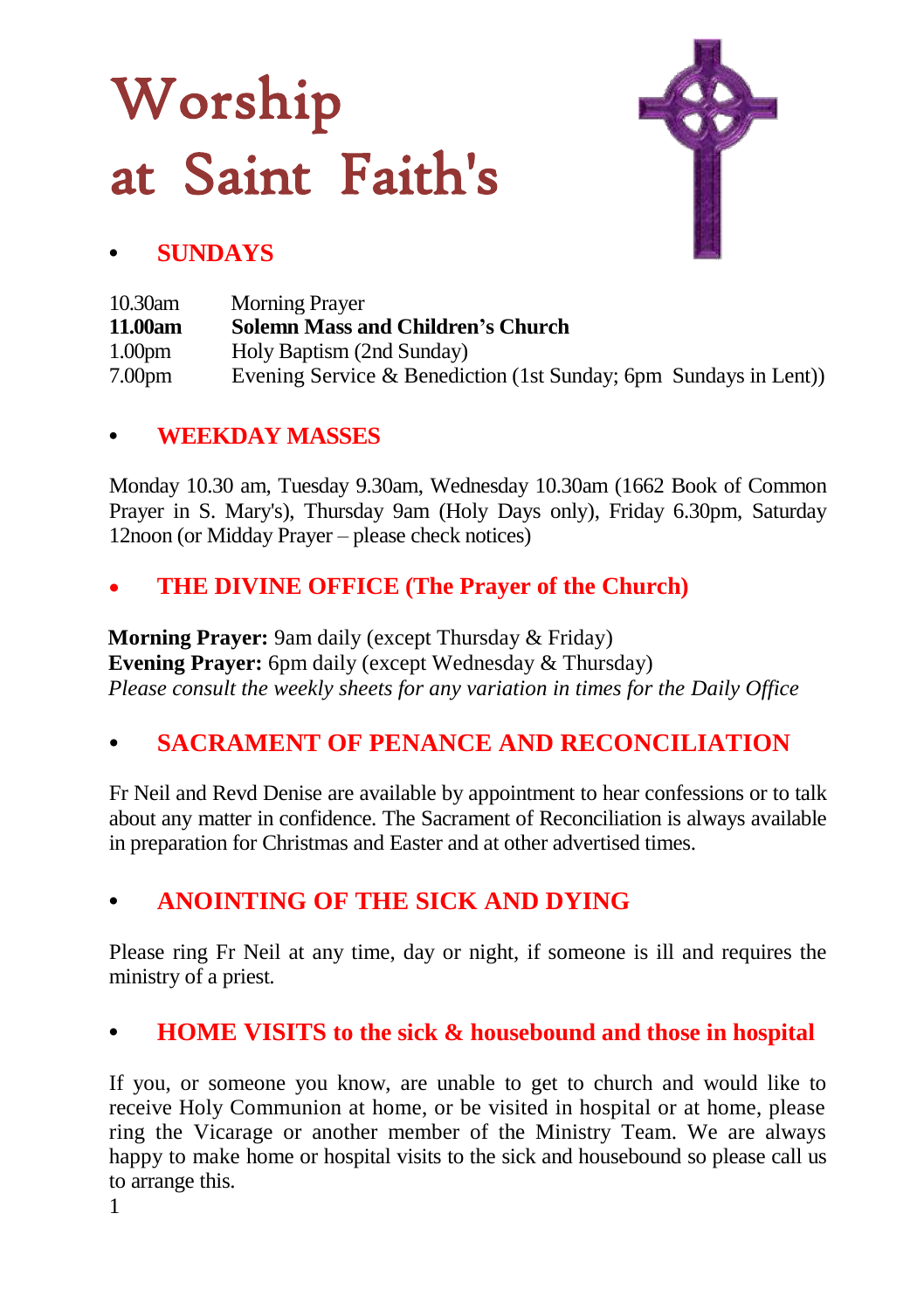

# From the Ministry Team March 2011

Dear Friends,

Shortly before I retired I was privileged to do some work with NICE, the National Institute for Clinical Excellence. The present government is planning to reduce NICE"s powers, but at that time it had responsibility for deciding what treatments should be adopted, and paid for, by the NHS. Although the organisation approved the use of about 80% of the treatments it reviewed, it got a bad press for turning down some very expensive drugs used for advanced cancer. The media, patient support groups and the pharmaceutical industry combined in condemning NICE as being unfeeling, bureaucratic, penny-pinching, and in the government's pocket.

You might have already guessed that I am sympathetic to NICE"s dilemma. In a world where public money isn't limitless, someone, somewhere, has to make unpopular decisions on how it is spent. If a lot of resource is expended on a small number of people, then there is less to go round for the majority. Or to take the example of cancer treatments, the cost of prolonging an individual"s life (or perhaps the process of dying) for a few months means that less can be spent on other services; including of course such things as home care.

Issues like this raise important ethical questions for society, and especially for Christians. To what extent should we insist that our own needs be met, when to do so diminishes the "greater good" of the society in which we live, and which provides for us? By always insisting on our rights, do we impoverish everyone, including ourselves?

There are many such examples from medical practice. Take for instance the furore, now mercifully resolved, over the "dangers" of MMR vaccine. In some ways there was nothing new in this controversy: I well remember the uproar over the safety of whooping cough vaccine in the "70s, which led to decreased uptake of immunisation and a resurgence of infection and illness. What tended to be forgotten on both occasions was that parents' decisions not to have their child vaccinated leads to lessened 'herd' immunity among the population at large, to an increased prevalence of infection, and to an increased risk to those very children who had to be "protected" from immunisation. No vaccine, even the safest, is free from a small risk of side-effects, but rejecting vaccination increases the hazard of infection for everybody. "Looking after number one" doesn"t help anyone – including "number one"!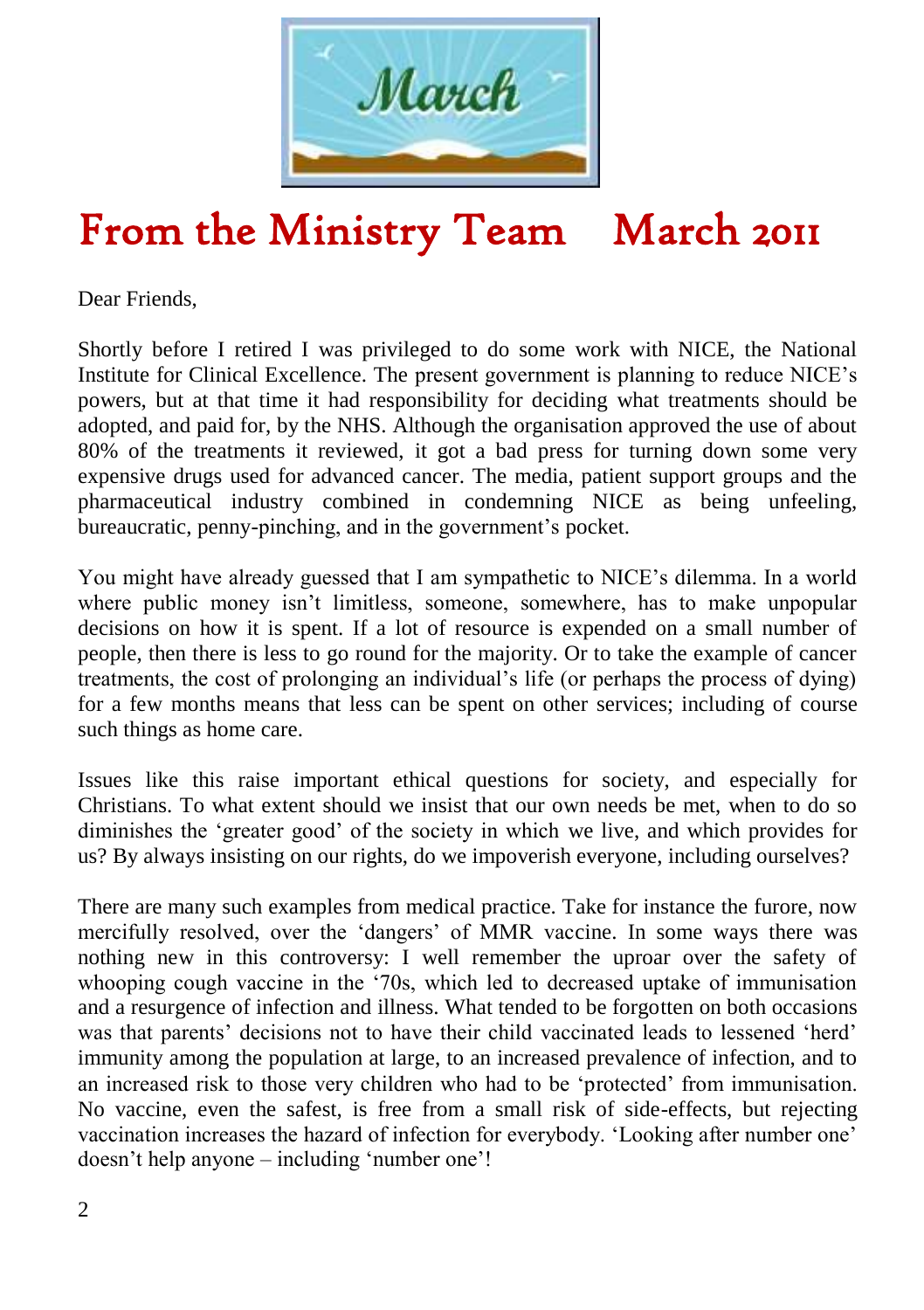This principle holds good in other spheres: in economics, sociology and politics. If we as individuals over-consume the world"s resources, then food, fuel, transport and raw materials become scarcer and more expensive world-wide, and everybody suffers. If my lifestyle contributes to climate change, the effects are felt globally. And of course in these examples, although everyone suffers, the poor suffer most.

I remember Baroness Thatcher"s interpretation of the parable of the Good Samaritan: because the Samaritan paid for the injured man"s care in cash, she argued that capitalism was necessary for philanthropy. I don"t think that was really what Jesus had in mind. He told the parable to answer the question "who is my neighbour?" To which the reply has to be "the people we least expect". As Lent approaches we would do well to ponder what answers we would give to this question in the 21st century.

I"m very glad that we"re getting away from the idea that "giving up" things, including our money, is good for us just because it"s painful! If we can live modestly, and can give generously, prayerfully, and intelligently then everyone should benefit. This Lent, rather than "giving up" something just for the sake of it, why not support your neighbours across the world via Christian Aid, or in some other way? In our global village, acting morally and selflessly increases the common good and the well-being of the planet, and that includes you and me. During Lent you might also like to look again at Our Lord"s command to "love thy neighbour as thyself". What does that mean for us, today?

God bless.

Fred Nye

# 100 Club Winners February 2011

| 30 | Sue Walsh |
|----|-----------|
|    |           |

- 2 68 Jackie Parry
- 3 63 Margaret Taylor
- 4 15 Rita Cooke



# Adult Confirmation Classes 2011

Classes begin on *Monday 14th March at 7pm* in the Vicarage and will run on most Mondays throughout Lent and up to Easter. The classes will be led by members of the Ministry Team and the following topics will be covered: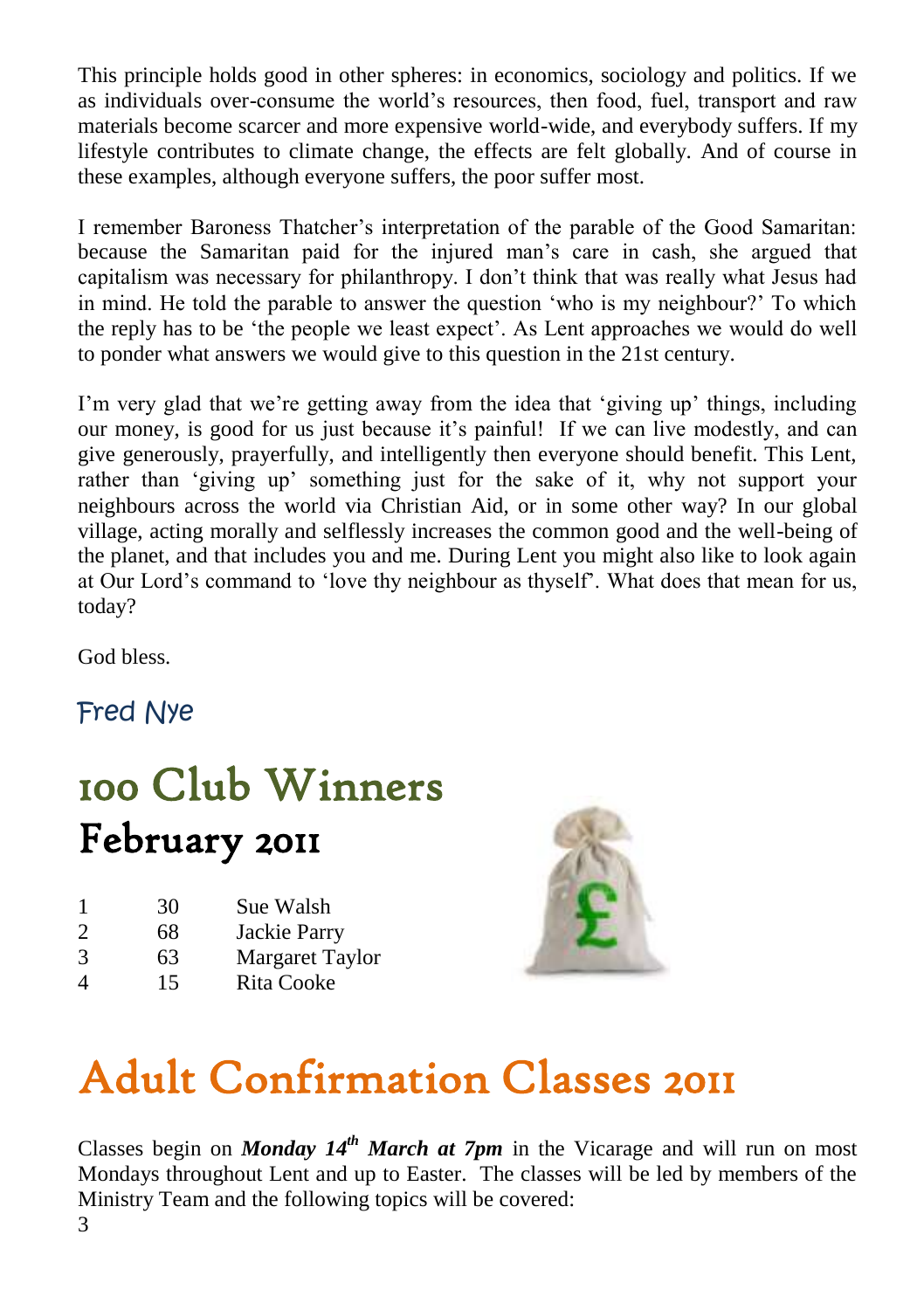- *Prayer and connecting with God*
- *The Eucharist*
- *The Old Testament*
- *The New Testament*
- *Reconciliation and Forgiveness*
- *Christian Life and Giving (Stewardship)*
- *A Rule of Life*
- *A journey through the liturgical year*

In addition there will be a guided tour *visit to Liverpool Cathedral* (date and time t.b.a). The Deanery Confirmation Service will be on *Thursday 19th May* at either 7.00pm or 7.30pm (the exact time will be agreed well in advance).

# LENT 2011



### **Wednesday 9th March ASH WEDNESDAY – the First Day of Lent**

| 10.30 am | Holy Eucharist with hymns and imposition of ashes (SM) |  |  |
|----------|--------------------------------------------------------|--|--|
|          |                                                        |  |  |

**8.00 pm SOLEMN EUCHARIST** and imposition of ashes *followed by Baked Bean Supper (SF)* 

#### **Fridays in Lent in S. Faith's or S. Mary's at 6.30 pm: Stations of the Cross and Holy Eucharist**

| 11 <sup>th</sup> March | S. Mary's                  | 1 <sup>st</sup> April  | S Faith's  |
|------------------------|----------------------------|------------------------|------------|
| 18 <sup>th</sup> March | S. Faith's                 | 8 <sup>th</sup> April  | S. Marv's  |
| 25 <sup>th</sup> March | No service – "Food for the | 15 <sup>th</sup> April | S. Faith's |
|                        | Journey" at the Cathedral  |                        |            |

| 12 <sup>th</sup> March | $12$ noon $-$<br>4.30pm | "Be still, and know that I am God"<br>An afternoon of reflection at Sandymount |
|------------------------|-------------------------|--------------------------------------------------------------------------------|
|                        |                         | with The Bishop of Warrington                                                  |

### 'Food for the Journey'

led by Rev Canon Dr Jules Gomes Friday 25th March 2011 at 5.30pm & Saturday 26<sup>th</sup> March 9am – 4pm

### **"DEEP IN THY WOUNDS, HIDE AND SHELTER ME"**

(A Lenten Retreat with Buxtehude and the Bible) *themes for the addresses:*

> **How Lovely are the Wounded Feet Rusty Nails in Righteous Palms Jesus Christ Superscar**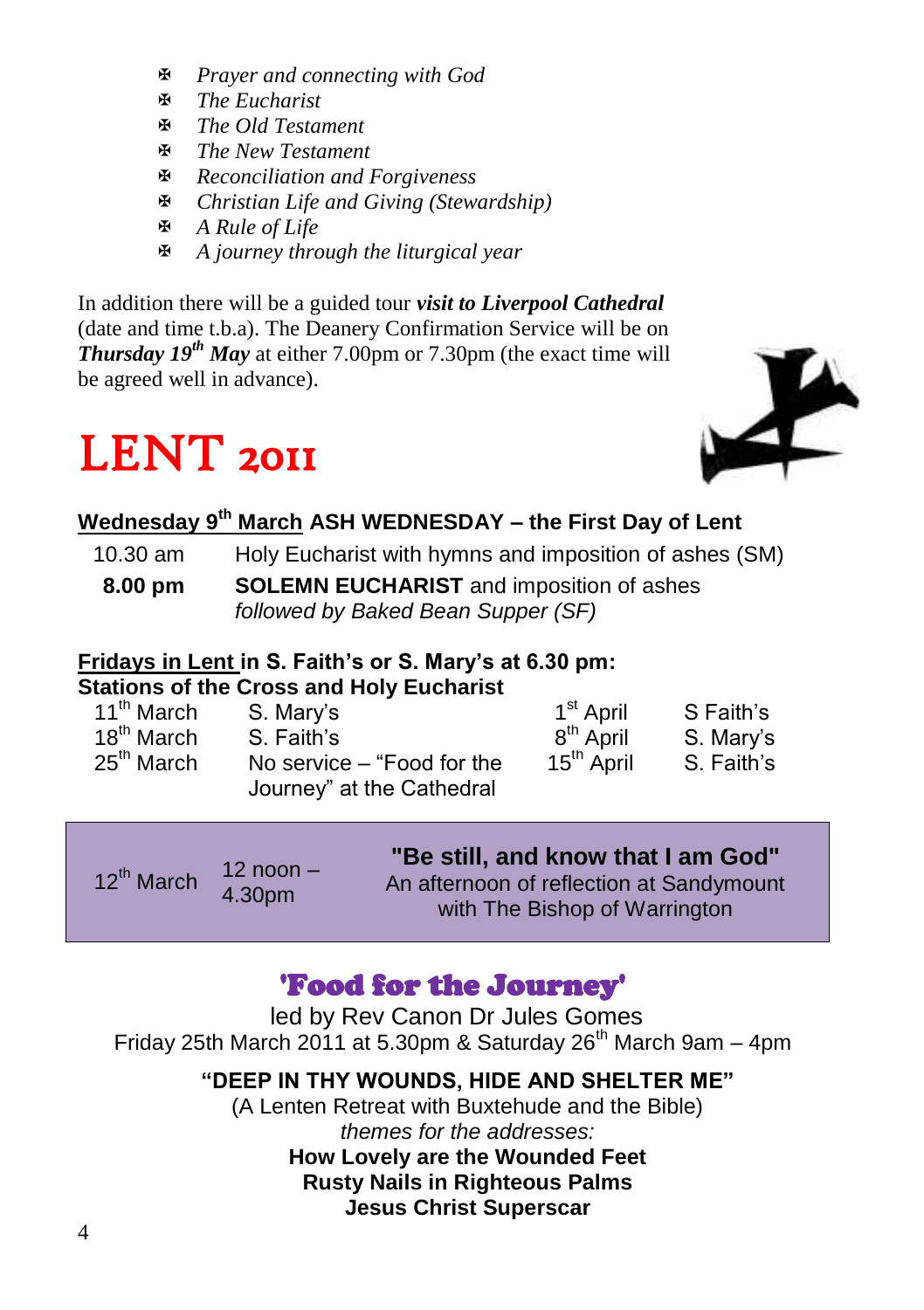# Lent 2011 - Sundays at 6pm

*A series of Devotional Addresses, based on familiar Lenten hymns, will be given by students of the College of the Resurrection, Mirfield. These devotional addresses (set in the context of a simple evening service concluding with Benediction) will help us to explore our Christian discipleship and the nature of the God we worship.*

Lent 1 (13 March) **Michael Maine When I survey the wondrous cross** *the cost of discipleship*

Lent 2 (20 March) **Nick Nawrockyi There's a wideness in God's mercy** *the breadth of forgiveness*

Lent 3 (27 March) **Richard Norman My song is love unknown** *our eternal destiny*

Lent 4 (3 April) **David Pickett Stabat Mater dolorosa** *the pain of loving*

Lent 5 (10 April) **Steve Holt Lift high the Cross** *the inclusiveness of salvation*



# United Benefice Men's Fellowship

### *"Many hands make light (or cheaper) work"*

On Saturday 19th March there is an open invitation to all men to join in the "working party" in St. Faith"s Church Hall and grounds. As you will know there are quite a number of important jobs to be done in the church, hall and grounds – what we cannot do voluntarily we have to get done by paying outside contractors – as and when we can afford it! If you are able to spare a couple of hours and would like a "full English breakfast" as your earthly reward then watch the weekly sheets for further details. 5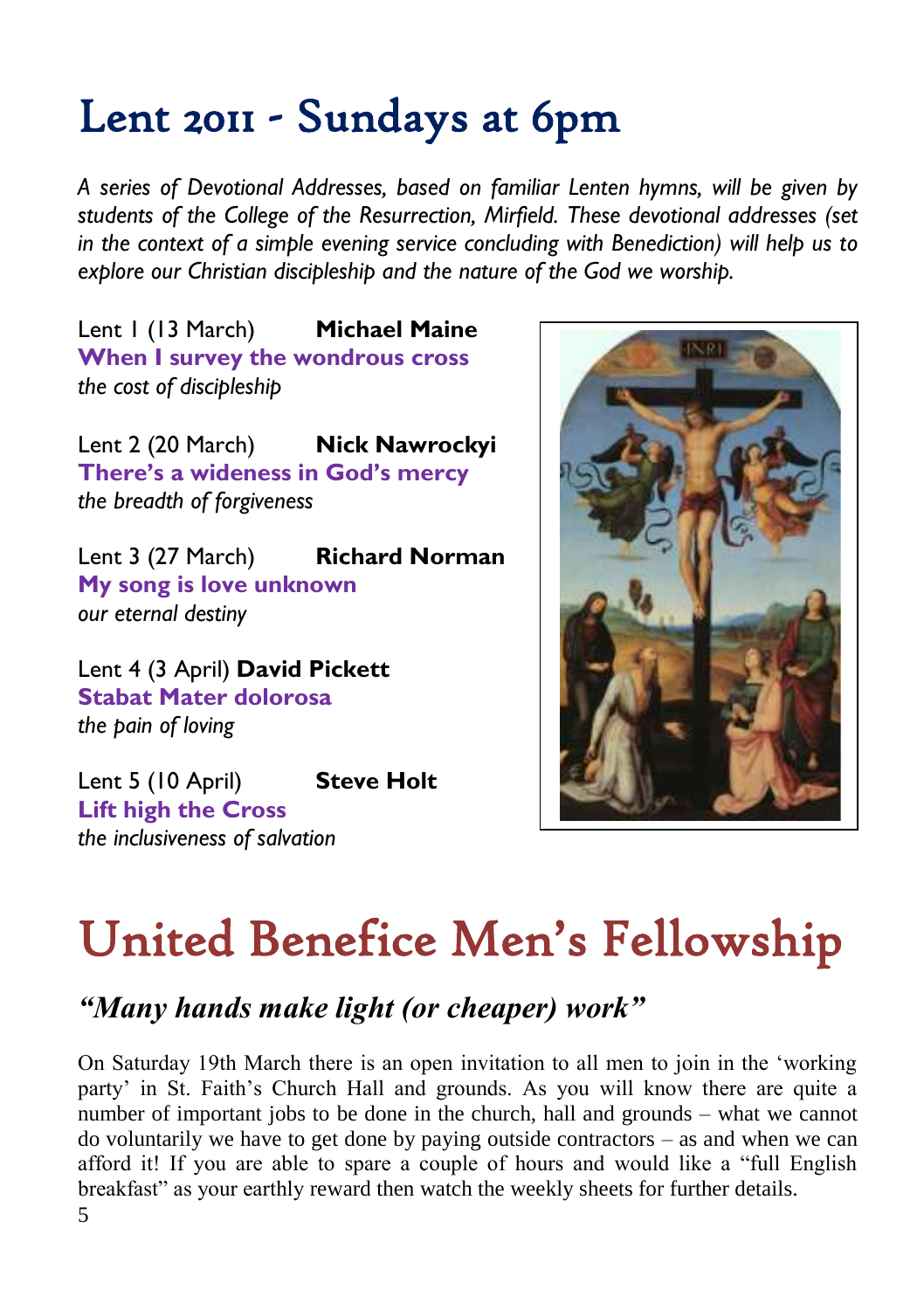On Saturday 30th April any men who are interested in walking to Hightown should meet at St. Faith"s at 11am. We will walk to Hightown for a pub lunch and then walk back (or take the train, depending on how many courses people have eaten!).

# Fifty Years of Memories Fr Dennis

In an article written by Bishop Robert Mercer of the Community of the Resurrection in the St. John Baptist edition of the C.R. Quarterly Review 2005, the Bishop recalls "Among the prayers we used to say in the Community was one for people we have ministered to, "Grant that the ties between us may neither through sin be broken nor through



multiplicity of cares be forgotten". Christians have difficulty in accepting the finite nature of their humanity. We may work for God but we cannot have God"s memory for names and faces. Only the Sacred Heart can hold the whole of mankind. We cannot remain in touch with all who have helped us, or with all we have helped."

Having recently re-read Robert Mercer"s article in which he reflects upon some of the people, places and memories of C.R."s past, it occurred to me that readers of *'Newslink'* might allow me to indulge in a trip down memory lane to hear about some of the characters of St. Faith"s who were important influences in my own spiritual journey and whose treasured memory I fondly and affectionately cherish.

Fr. William Hassall was sixty years old when, as a ten year old boy, I arrived at St. Faith"s in 1960. He had been Vicar since 1948 and had exercised a vibrant and exemplary parish ministry until a severe and debilitating stroke had taken its toll in 1959. "The beauty of holiness" had been Fr. Hassall"s vision of worship and although diminished by illness he always insisted on maintaining the highest standards in liturgy and worship. In church long before a mass was due to begin, saying his priestly office and preparing for the sacred mysteries, the moment would arrive in the sacristy when he would say to me "It's time to tinkle the bell" and off to the vestry porch we went where in my early teens, he taught me how to "tinkle the bell" and, most importantly, ring the Angelus. Sadly, it would be true to say that Fr. Hassall"s illness left him a shadow of the man he had been and a quickness of temper made it unfortunate for those who happened to be on the receiving end of his tongue. Nonetheless his appreciation and thankfulness for what parishioners were prepared to do for him was invariably reciprocated with great generosity and kindness and I can still picture the packets of cigarettes and large bars of chocolate coming out of the vestment chest drawers in the sacristy as the servers" loyalty and good work over the year were rewarded with typical largesse at Christmas and Easter.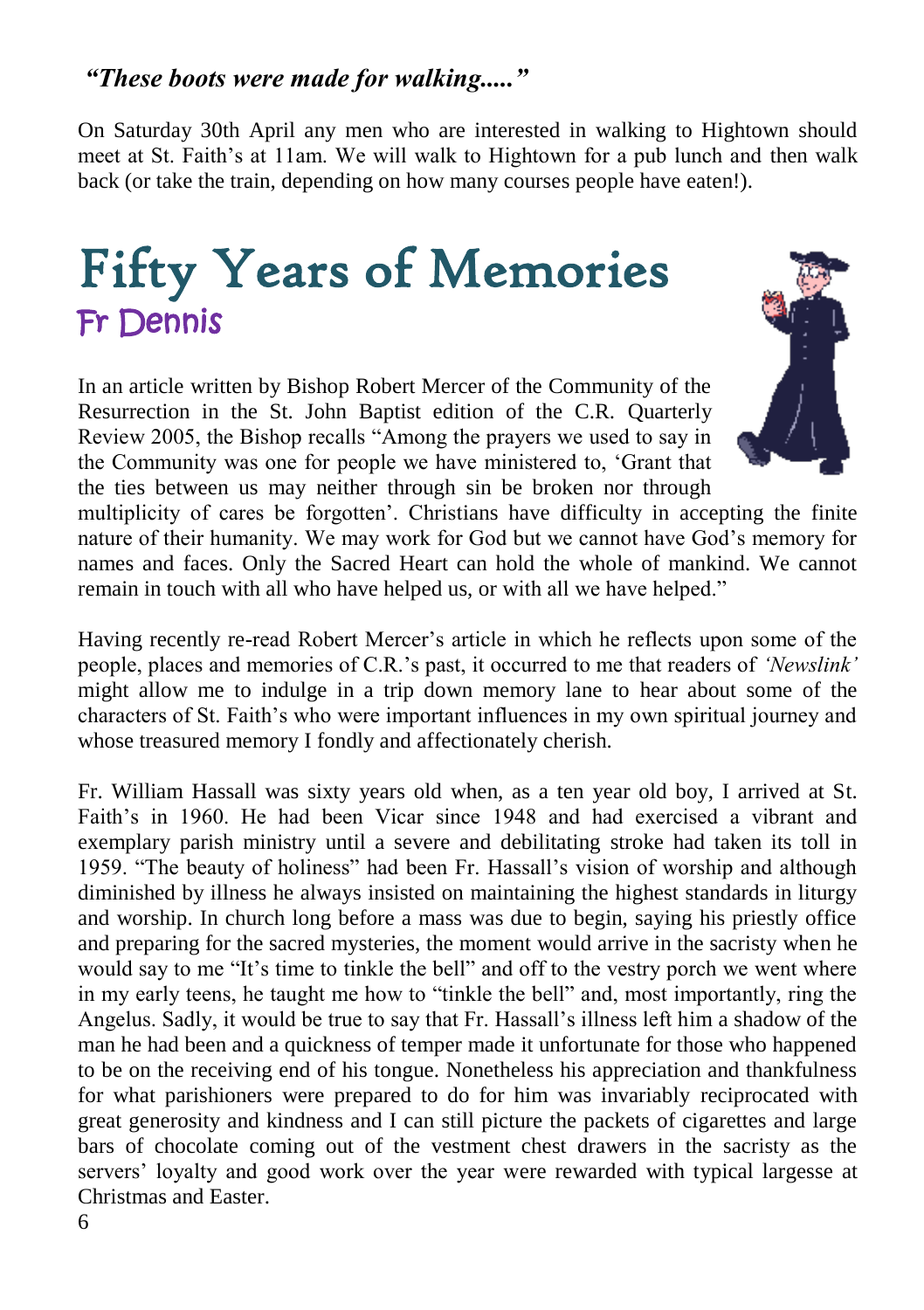Throughout his incumbency Fr. Hassall"s love of young and old remained an inspiration and encouragement to many. Known to members of the uniformed organisations at Tawd Vale camp site near Burscough, he would visit us if we were camping for the weekend and celebrate an outdoor mass. On Saturday mornings after the 9.00 am mass in the Lady Chapel he would drive to Fairholme Road where he would give the sacrament to the elderly and housebound sisters, Maud and Daisy Pilkington, and then stay with them for breakfast. Making marmalade in the Vicarage kitchen was a pastime of Fr. Hassall"s and when he was a little late for a meeting on a particular occasion, George Houldin, our esteemed Lay Reader of blessed memory, was quick to point out that the Vicar"s tardiness was due to the fact that he had been baking a birthday cake for an elderly parishioner and wanted to give her the cake that evening.

Over the seventeen years of his incumbency two of Fr. Hassall"s three sisters were regular visitors to the parish. Ethel, the eldest sibling, was quiet, courteous and selfeffacing whereas Vera, with whom I stayed in regular contact until her death in 2001, was a headmistress of strong character and colourful personality. The Vicar"s annual holiday taken in August was usually spent with Vera in Brighton and included visiting the magnificent St. Bartholomew"s for its patronal festival mass on the 24th.

As his health deteriorated Fr. Hassall announced his resignation and the Eve of All Saints, Sunday, 31st October, 1965, saw the biggest congregations St. Faith's had seen for some time. A record number of choristers and servers processed at Festal Evensong to the hymn "For all the Saints" and there was a notable air of poignant sadness.

The following morning, Laurie Brown, the Bishop of Warrington, who had given much support in the final stages of the incumbency, celebrated the 7.00 am mass, the Rural Dean, Canon Harry Bates, the 8.00 am mass and I was privileged to serve Fr. Hassall"s last mass at 10.30am. There were tears then, as there are now, as I recall saying goodbye to one who had been a wonderful friend and father in God to me for several years.

For the next five years Fr. Hassall and I regularly corresponded and, generous as ever, he would include a supply of postage stamps so that my schoolboy coffers were not unduly stretched. In the summer of 1966 a memorable and enjoyable visit by car was made to Wolverhampton with Edward and Margaret Hesketh Roberts and their dog, Toby, on which occasion we delighted in seeing Fr. Hassall and Vera at home.

In January 1970 while studying in my room at Lancaster University, I was told there was a telephone call for me. The caller was Fr. Tom Stanage, then Vicar of St. Andrew"s Orford and erstwhile Curate of St. Faith"s (1958–1961), who gave me the news of Fr. Hassall"s death. Three weeks later, (there was a flu epidemic and a backlog of funerals), with the Clawson family from St. Faith"s we were in St. Stephen"s, Wolverhampton at the beautiful funeral requiem mass with Fr. Michael Faizey, Fr. Hassall"s godson, as celebrant, Fr. Stanage as Deacon and Fr. Derek Clawson as Sub– deacon. Our much loved friend and mentor"s ashes were later interred, as he had wished, in the sanctuary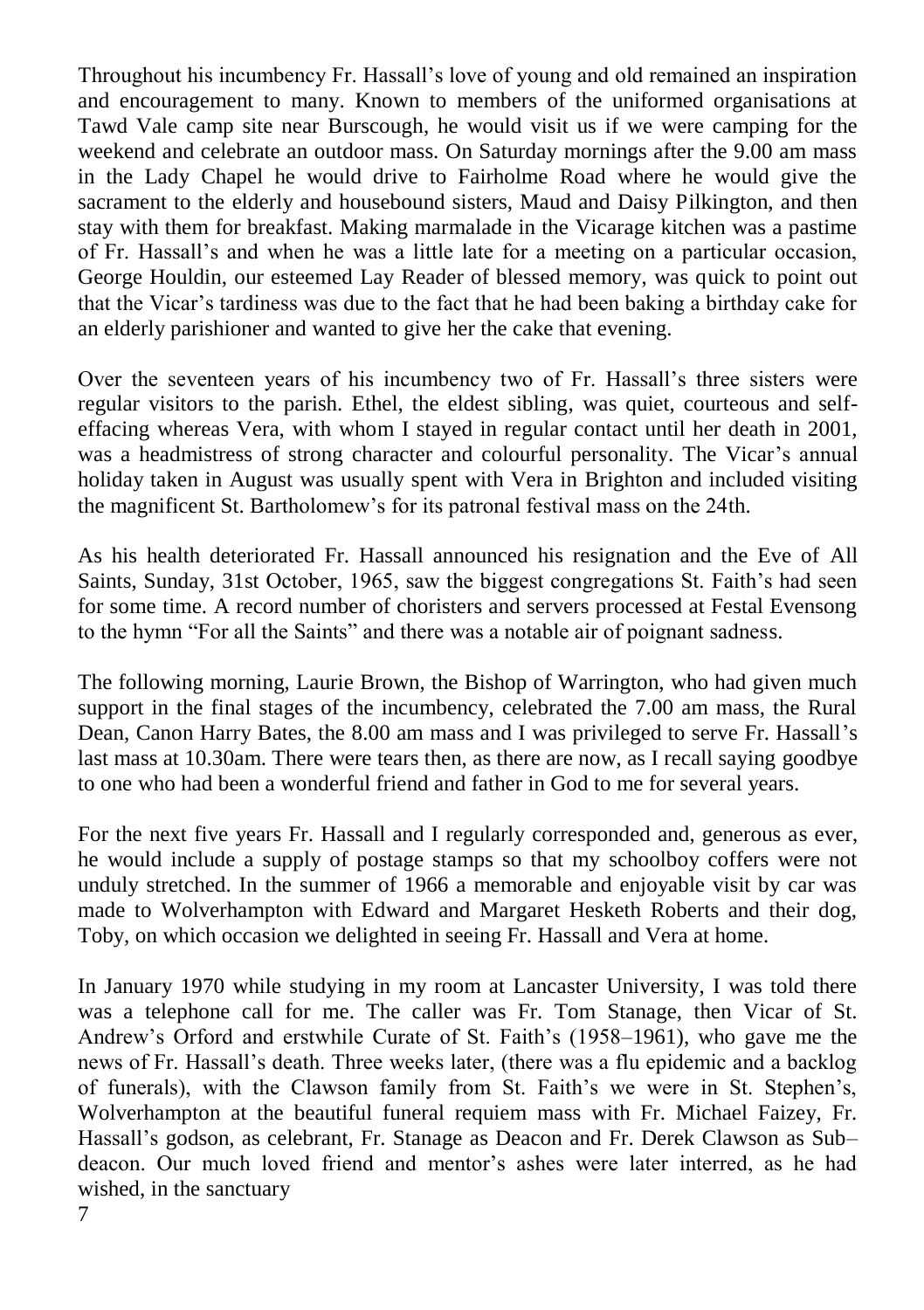floor of St. Stephen"s, in the place where the acolytes stood for the reading of the Gospel.

On the occasion of my being made Deacon in1977 it was a great joy to receive from Vera Hassall her brother"s silver pyx which I have used for the past thirty four years when taking the Blessed Sacrament to parishioners.

*To be continued...*

# Poems for the Lenten Season

# 40 Days

Forty days, only We offer up In smallest token Of what was done for us. Forty days, lonely He walked the desert Of that land To save us From ourselves and What the earth Holds out To tempt and offer – Empty promises It cannot keep.

Forty days, merely We give it back In miserly ways – A piece of chocolate Or a small coin A thoughtless prayer Most likely drifting Up in space Or somewhere For ourselves And our own needs.

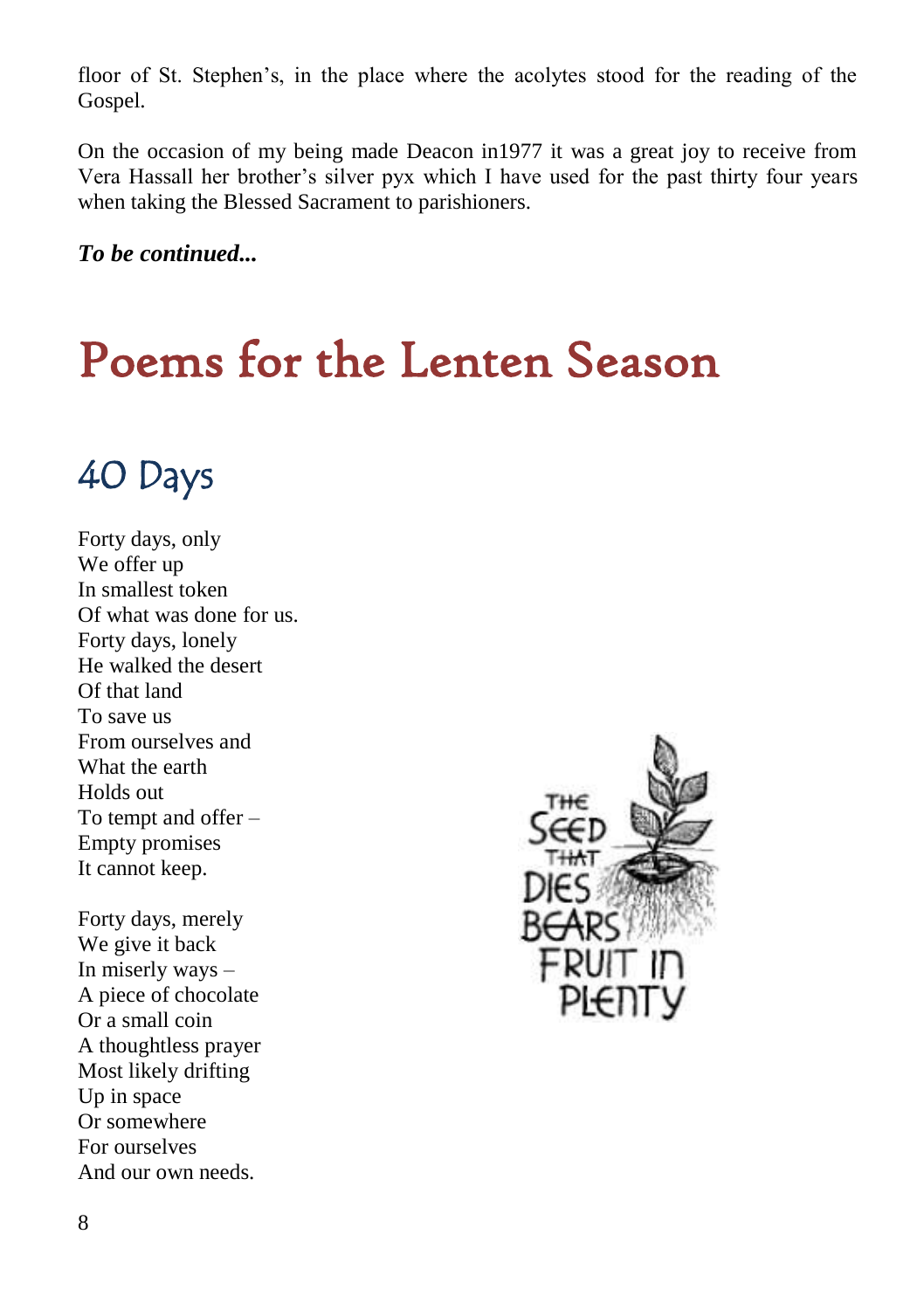Did he ever once Think of himself When Satan said He"d show him What it meant To be the King? What then, is it For us To give Him Some small gift Of Forty Days In recompense?

### Kathleen Mortensen

# A Hymn to God the Father

**Wilt Thou forgive that sin where I begun, Which was my sin, though it were done before? Wilt Thou forgive that sin, through which I run, And do run still, though still I do deplore? When Thou hast done, Thou hast not done, For I have more.**

**Wilt Thou forgive that sin which I have won Others to sin, and made my sin their door? Wilt Thou forgive that sin which I did shun A year or two, but wallowed in a score? When Thou hast done, Thou hast not done, For I have more.**

**I have a sin of fear, that when I have spun My last thread, I shall perish on the shore ; But swear by Thyself, that at my death Thy Son Shall shine as he shines now, and heretofore ; And having done that, Thou hast done ; I fear no more.**

### John Donne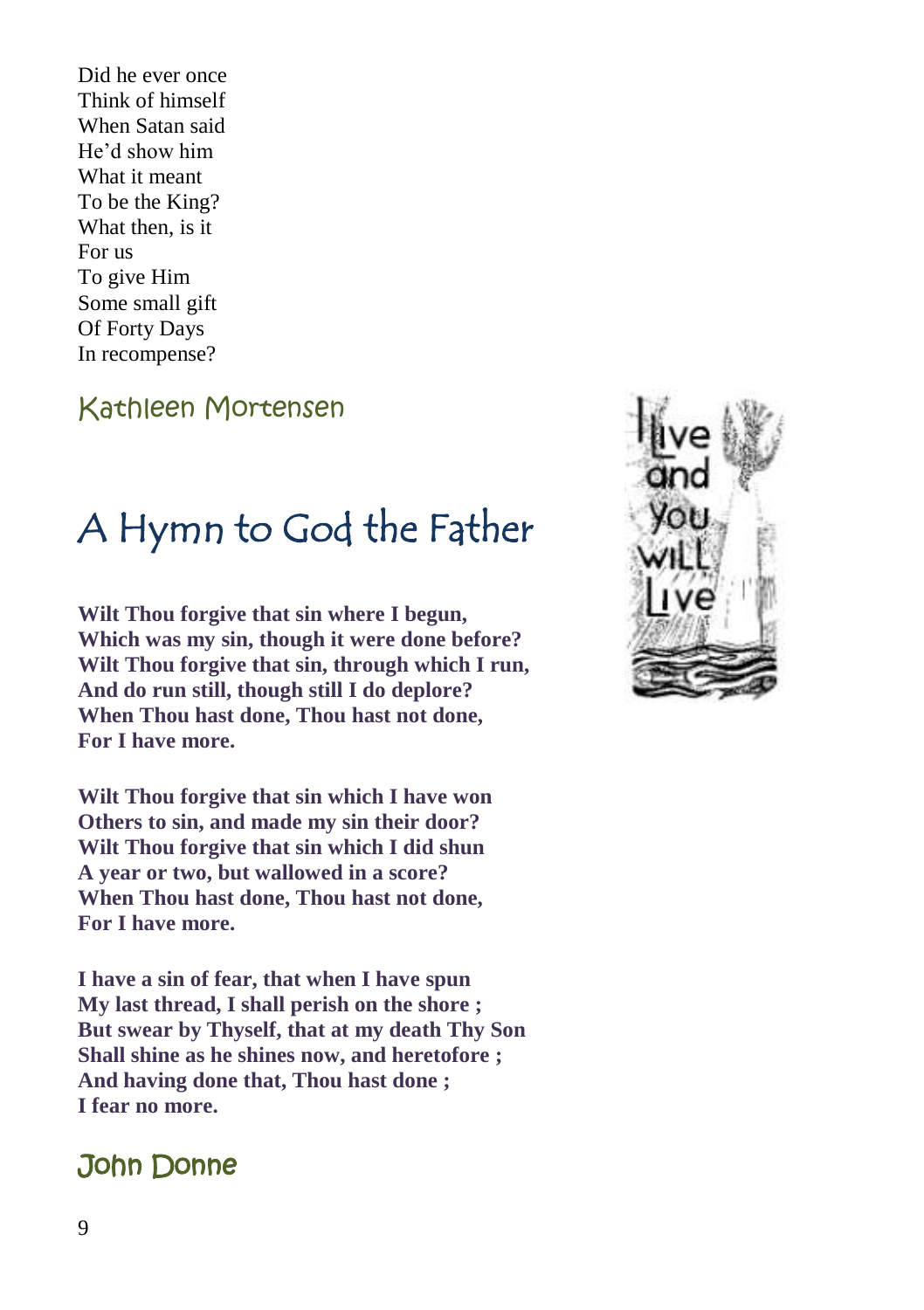# Poem for a Daughter

### **God's Lent Child**

I"ll lend you for a little while, A child of mine, God said For you to love the while she lives, And mourn for when she"s dead. It may be six or seven days Or forty two or three, But will you, till I call her back, Take care of her for me?

She"ll bring charms to gladden you And (should her stay be brief) You"ll always have her memories As solace for your grief. I cannot promise she will stay Since all from earth return But there are lessons taught below I want this child to learn.

I"ve looked this whole world over In my search for teachers true, And from the things that crowd life's lanes I have chosen you. Now will you give her all your love Nor think the labour vain? Nor hate me when I come to take This lent child back again?

I will do that, I heard them say, Dear Lord, Thy will be done, For all the joys this child will bring The risk of grief we'll run. We"ll shelter her with tenderness We'll love her while we may And for the happiness we"ve known Forever grateful stay.

But should the angels call for her Much sooner than we planned We"ll brave the bitter grief that comes And try to understand. 10

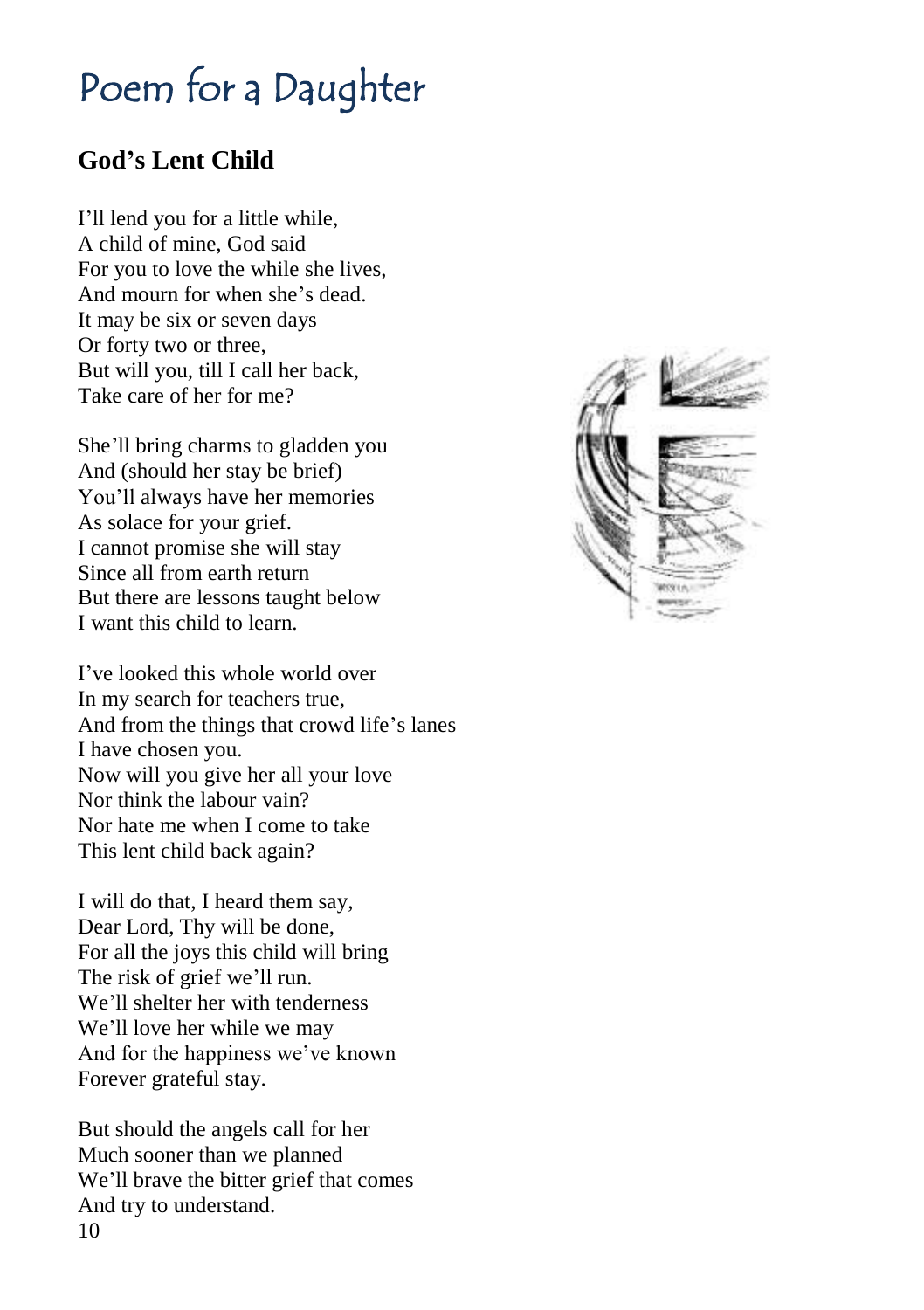



**Candlemass** by Candlelight





**The colourful High Mass on the Eve of the feast of Candlemass brought to an end the season of Christmastide.**

**Our preacher was the Revd Dr Susan Lucas, of St Margaret's, Anfield**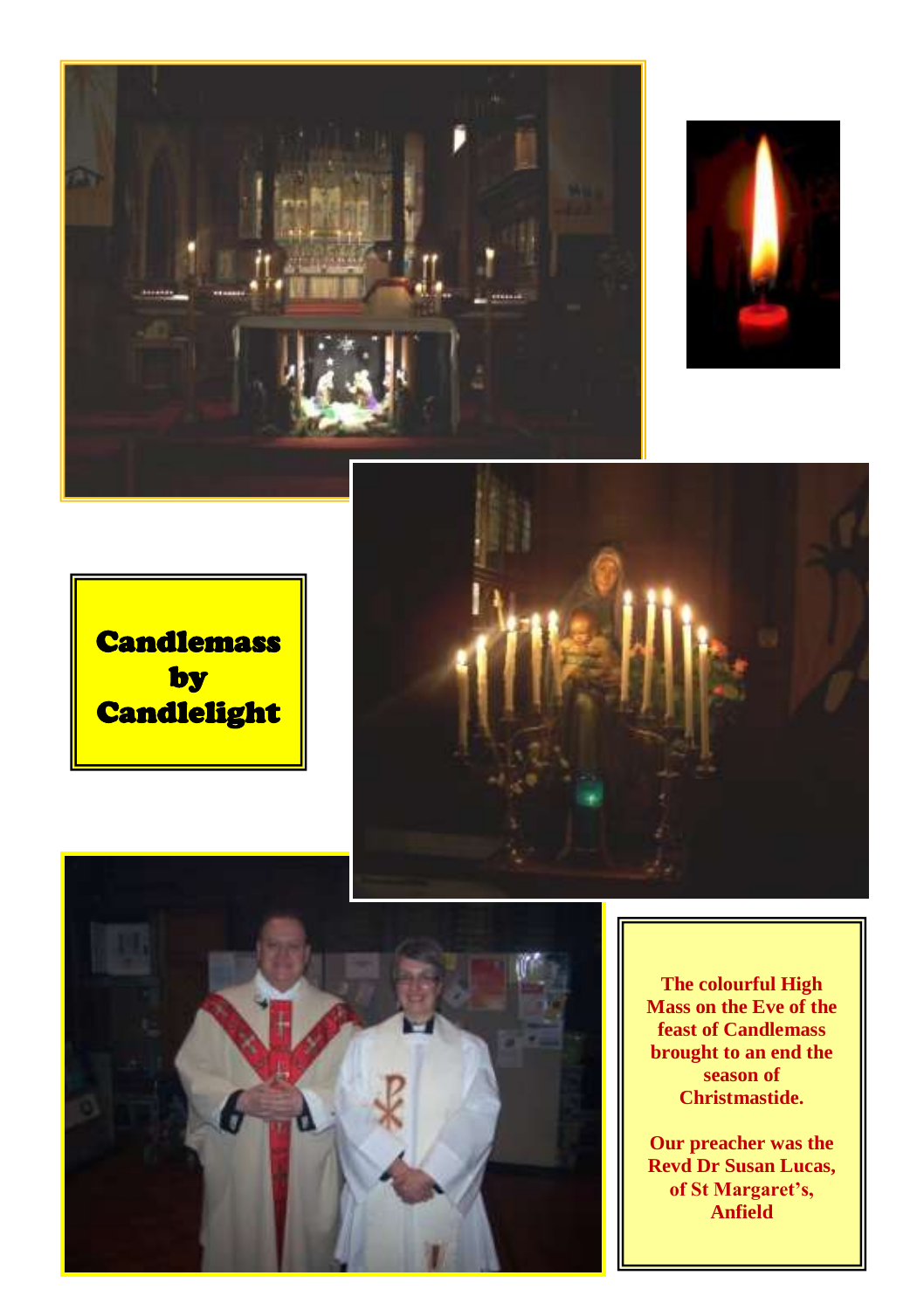

### For your online eyes only....

 $\overline{\phantom{a}}$ 

 $\overline{\phantom{a}}$ 

**Three more shadowy images from the Candlemass service**



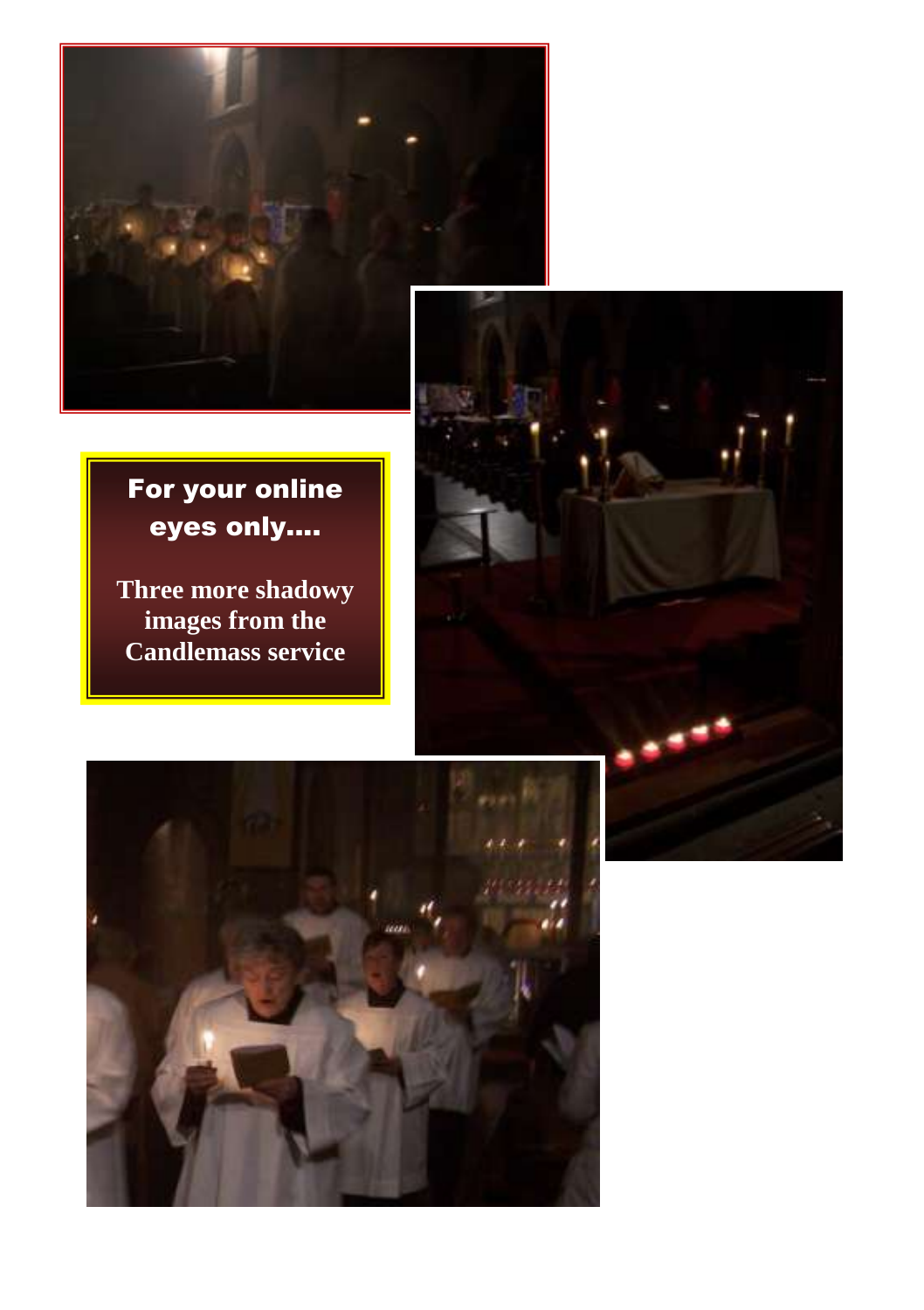# A Warden's Woes



The above title is one suggested to me some time ago by the Editor when he asked me to think about submitting some reflective thoughts upon becoming Churchwarden. The reflective article at that time requested was never produced, largely because I could not put aside the time for journalistic reflection, so busy was I with all the tasks required of the Office!

After almost two years however, I feel I am probably far more equipped to hold forth on the topic than I would have been after only three months. Besides, at the moment, the dear little mobile phone ("affectionately" nicknamed the incubus), the job of which is to divert calls from the vicarage when required, is residing with my fellow warden. So whilst she answers the calls of those who often begin by enquiring if they are speaking to Mrs Kelley or Fr. Neil"s secretary (!), I have made some time, albeit belatedly, to appease the editor by attempting to accede to his request.

Where do I begin to tell the story...? Well, I can say straightaway it is most definitely NOT about "never having to say you"re sorry" (I never did like that film anyway and thought its tag-line was particularly puerile). In fact it"s probably truer to say that one of the most repeated phrases to fall from the Churchwardens" lips is likely to be: "I"m sorry"… although admittedly, that is usually followed by the word: "but"! There appear to be a wealth of situations in which one is called upon to be decisive. These can range from the routine running of a Sunday service to the sensitive consideration of what priorities to make in the decision of how and when to spend some money. Thus it is, that amongst all the characteristics I have found to be desirous for the job, a certain degree of bossiness comes in handy. Thankfully, I have not found that to be too difficult to achieve (not too loud with the sardonic laughter, please!)

I spoke of all the characteristics desirous; this is what has interested and sometimes surprised me most, ie. the variety and adaptability required to meet with such a wide ranging set of circumstances. I said quite recently to Fr. Neil, in connection with something else, "Oh you pick it up as you go along" but that is certainly true of this particular job of Churchwarden.

Being part of the interview team for the new post of Parish Office Manager last year was fascinating: to be able to read the applications of so many enthusiastic and skilled people and to speak to those who came to interview on the day was a privilege. To have worked fairly closely since then with the excellent appointee to that post has been a further privilege.

Going back only a short time to when I would have come to church perhaps most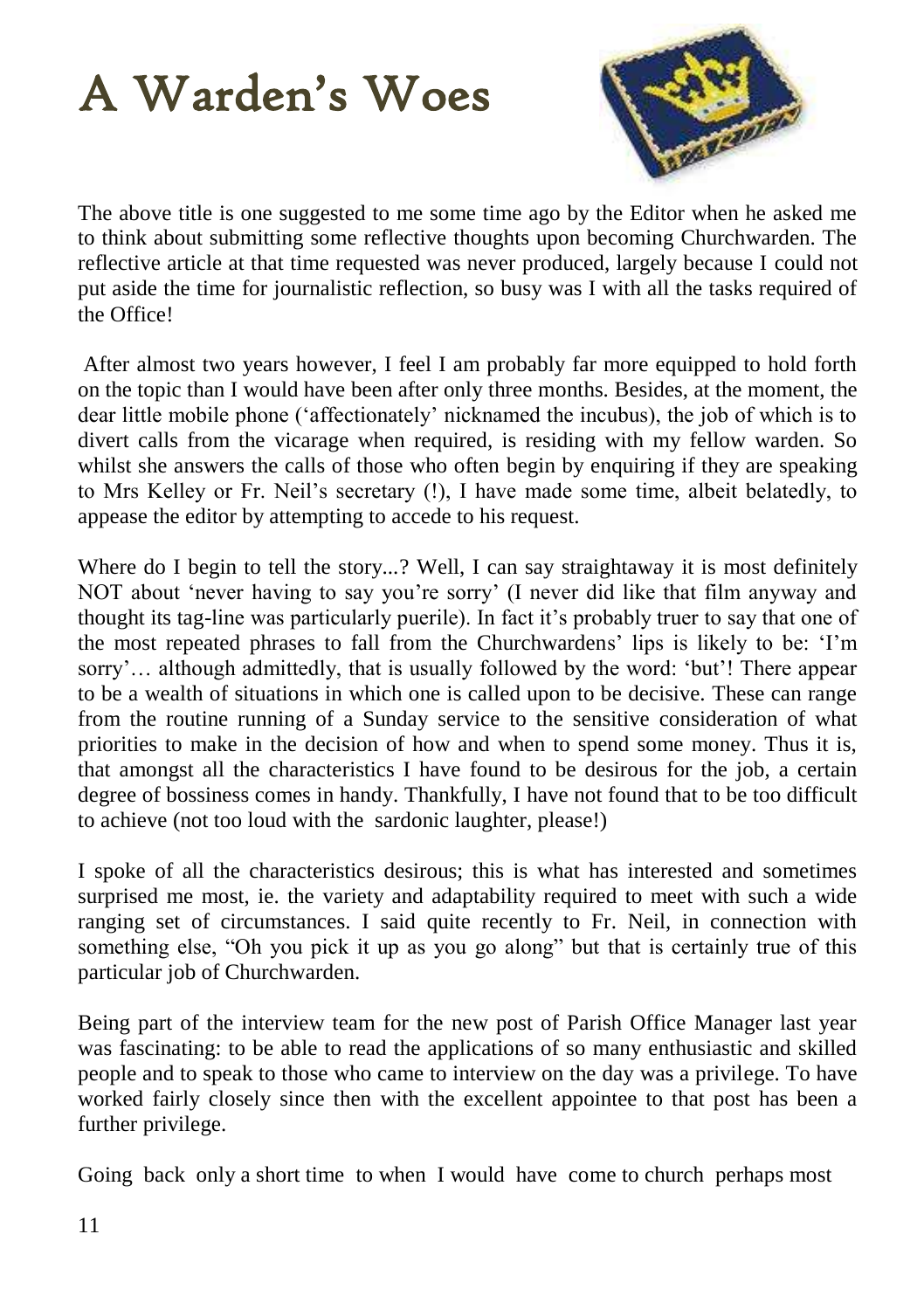Sundays but not all, joined in with some social events and helped from time to time with fundraising, I had absolutely no idea what had to go on "behind the scenes" in order to keep things running as smoothly as possible.

Organising a rota for the sidespersons at each service has been a further "eye-opener". I don"t just refer to the improvement that was needed to my I.T. and typing skills, nor the necessity for a flourish with a range of brightly coloured highlighters…! The really important and rewarding aspect to this part of the job is, yet again, the people. So many on that "team" get on quietly and conscientiously with what is an incredibly important part of our service to the community. I am indebted to the goodwill and enthusiasm of those I have asked to join the team over the past months and to the experience and intuition of those who have been doing it for far longer than I and who discreetly and expertly keep us on the right track and ensure that the show goes on at every service, big or small.

A further opportunity that working as Warden has given is of seeing at first hand the immensely varied tasks undertaken and the huge amount of time offered by so many people; again, in such a quiet, understated and truly Christian way. It has been rewarding to have been able to have some closer involvement with the musicians, the Sacristan"s team, the people who run the uniformed organisations and those who do all sorts of maintenance and repair work – and these are very often one and the same person or group of people!

Although I made flippant reference to the "Parish" mobile phone earlier, it too has given much closer insight into the details of the work done by the ministry team. When Fr. Neil first approached me about the Warden"s job, I"d said: "As long as you"re not going anywhere in the near future". He had to let me know then that the Sabbatical was on the horizon! This may have been the equivalent of being thrown in at the deep end but it certainly got me very quickly involved in a way that otherwise would probably not have been possible. Taking my turn on the phone rota and dealing at first hand with those who come in so many and varied ways to seek the help of the church and its people has been insightful, instructive and incredibly invaluable to the development of my diplomatic skills! Watching the way in which those on the ministry team cope with such a broad spectrum of situations has added immeasurably to my experience.

And, let me not forget the donkey…! Little did I know when the past Parish Administrator asked whether someone could be "available" last Palm Sunday to greet the donkey and its handler that I would then be ensnared from 7.30am to 4.30pm in a chapter of events which involved borrowed overcoats, garden chairs, flasks, sandwiches, carrots, strawberries and the arrangement of toilet facilities for both donkey and handler. Who, witnessing our brief procession from MTS to church that morning, would have realised the complexities of the management from the wings?

So who do I have to thank for all these opportunities to get to know so many of you as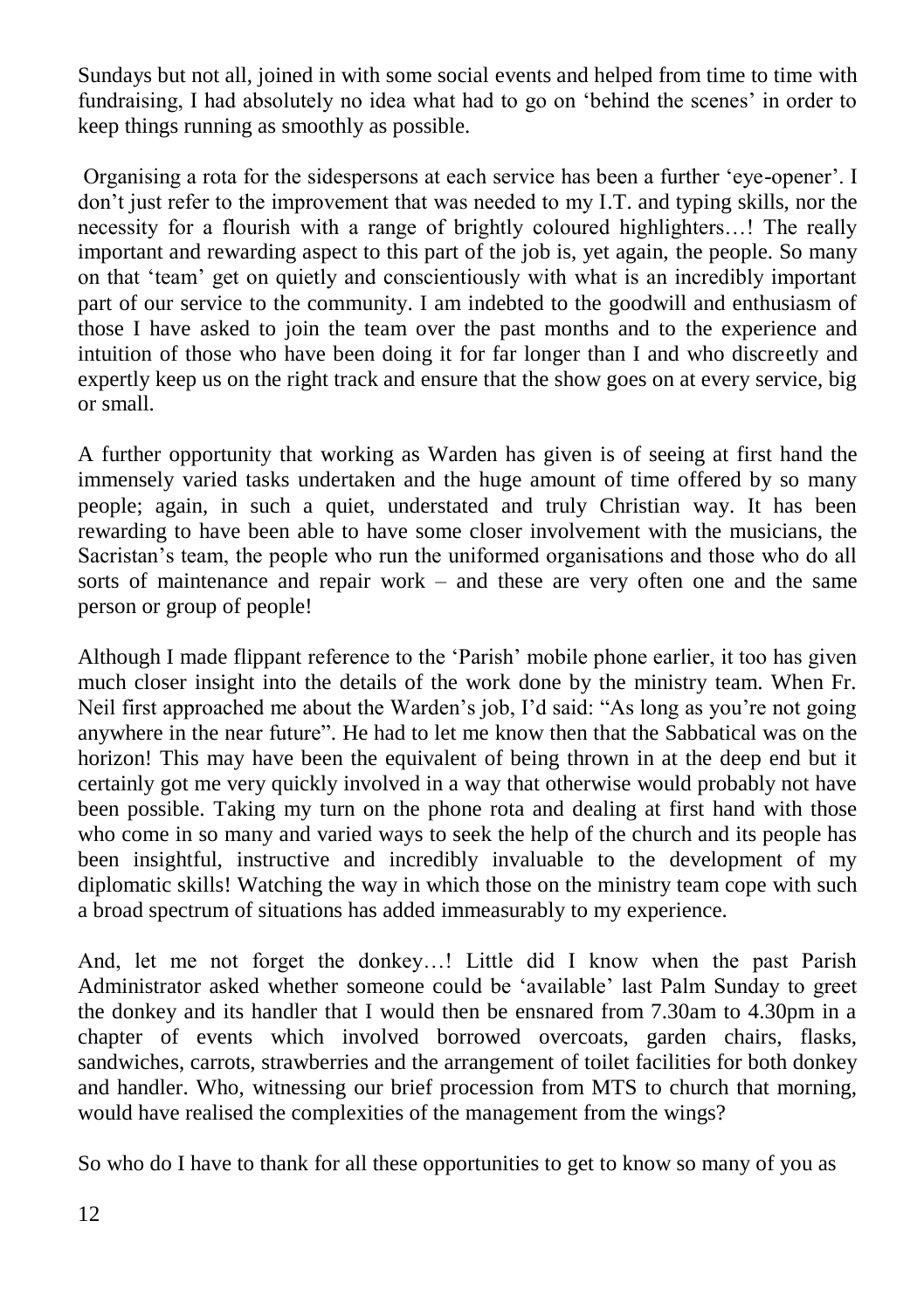



# The Late Lunch

**The annual United Benefice Senior Citizen's Christmas lunch was a victim of the atrocious weather of late December, 2010. It was rescheduled for the end of January... and was all the better for the long wait!**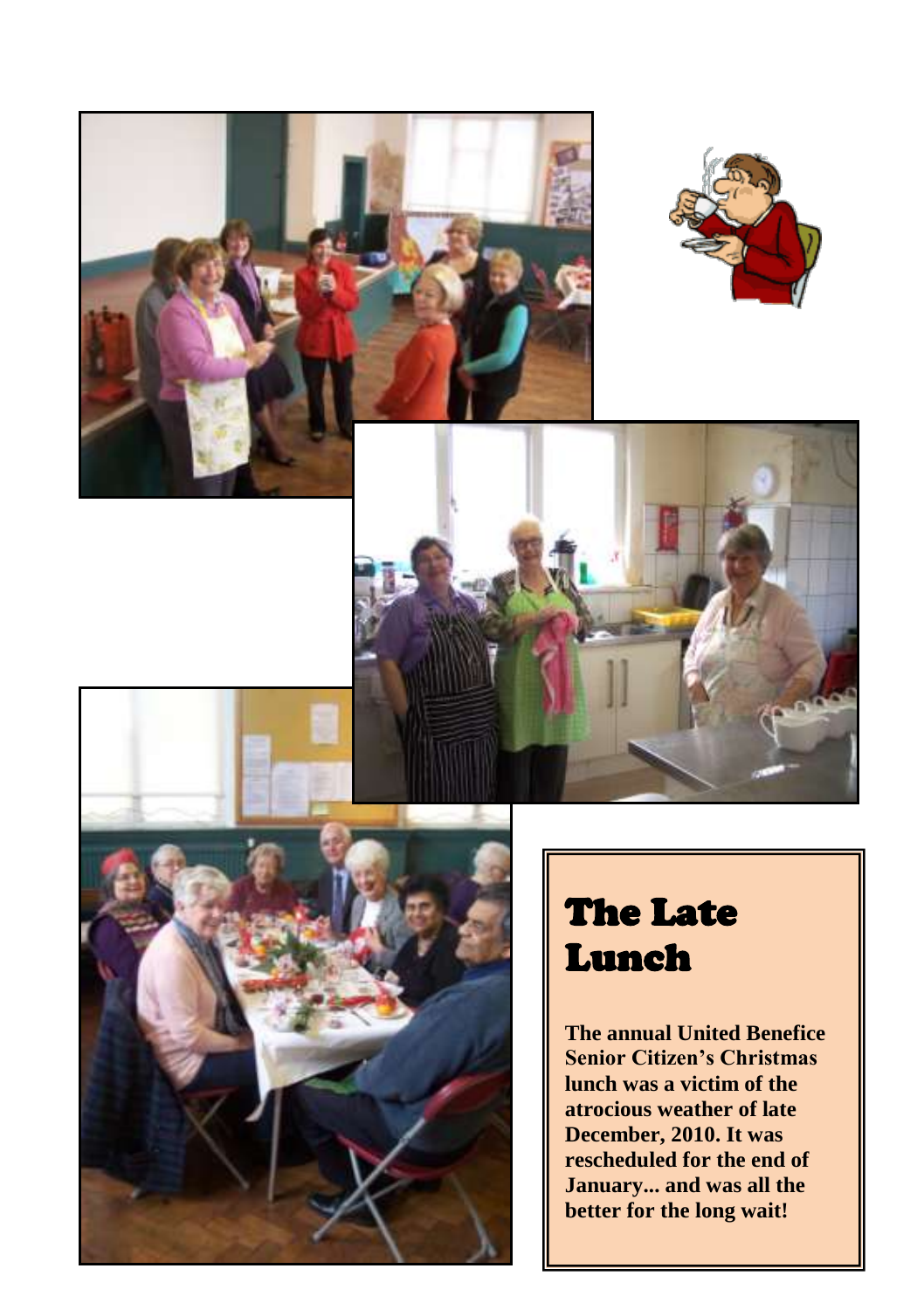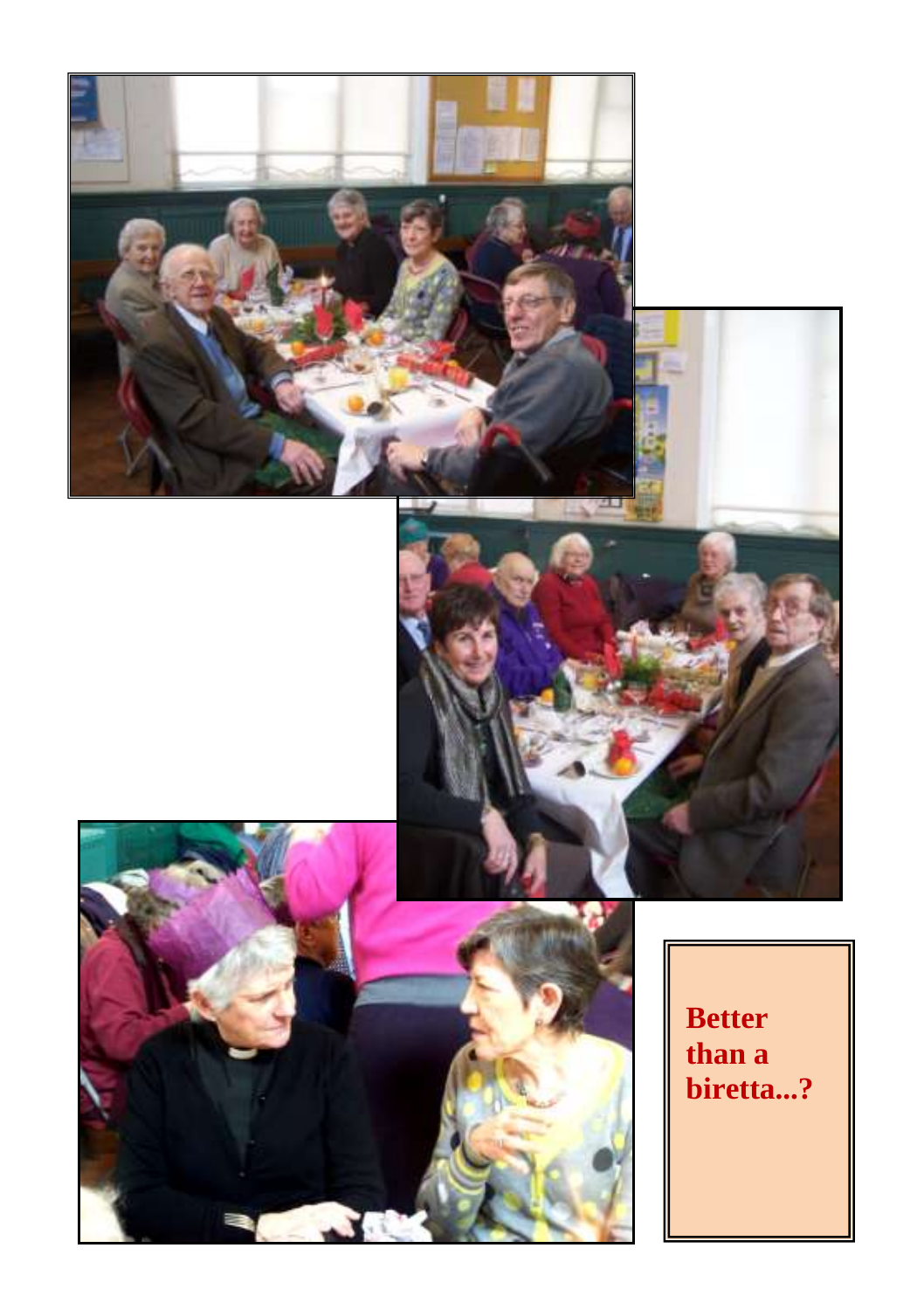





## Conspicuous **Crumbly Consumption**

**Bonus online pictures from the Senior Citizens' Blow-Out**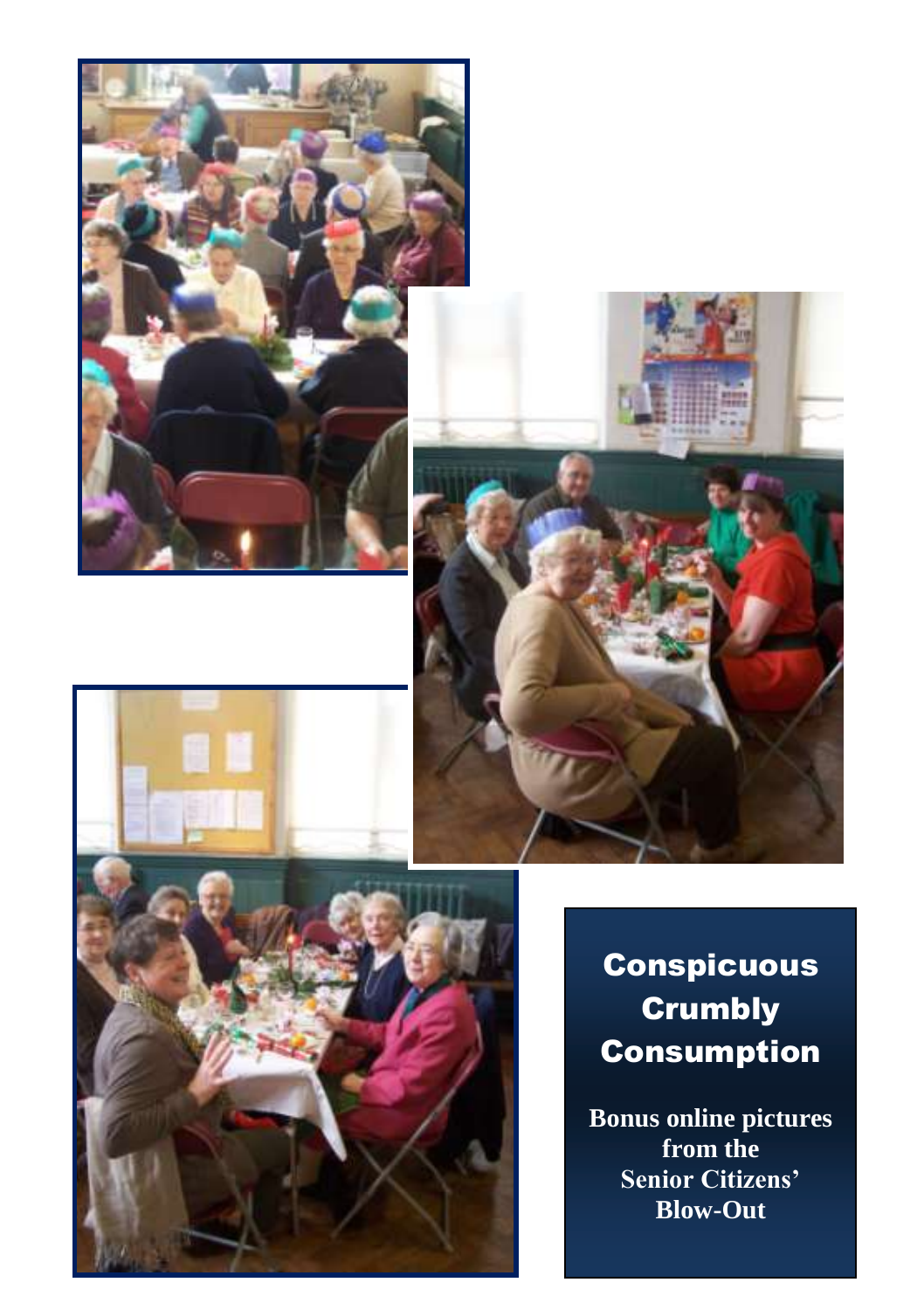friends, supporters and co-workers and to have added to my experience of life both secular and spiritual? Well: "It"ll probably only involve about four meetings a year" may have been a big, fat lie, Neil – but, thanks, anyway!

I have made the analogy several times in the past, so forgive me if you have heard it before but in my youth, I had two quite conflicting ambitions at various stages: I wanted to be either a nun or a rock star: the role of Churchwarden at St Faith"s has provided me with a happy combination of both those things!!

Finally therefore, despite the editor's fondness for alliteration, I should perhaps reentitle this article and incorporate the vestry reminder:

Keep calm and keep on rocking.'

Thank you all,

Maureen

# Canon Bob Honner, RIP



It was with sadness that I read in the Church Times of Fr. Honner"s death in January, at the age of ninety five.

As a newly ordained "Chadsman" Bob Honner came to St. Faith"s in 1938 to serve his title under Fr. John Schofield. Serving the celebration of his first mass the following year was a senior pupil from Merchant Taylors" school, Robert Runcie, destined for the highest ecclesiastical office in the land! Leaving St. Faith"s in 1941 Bob went to St. Andrew"s Wigan, as Curate-in-charge and followed that with a five year spell as Assistant Curate of Rugby, in charge of Holy Trinity,

It was in Melbourne, Derbyshire, that Bob spent the longest period of his priestly ministry (1953–1972) during which time he was made Rural Dean and a Canon of Derby Cathedral. In the spring of 1966, during the interregnum following Fr. Hassall"s departure, as "Keeper of the Keys" it was arranged that I, sixteen years old at the time, should open up the vicarage in Milton Road, to allow Bob, accompanied by a clerical friend, to look around the house and garden with the possibility of his moving from Derby back to St. Faith's as Vicar. That wasn't to be, and a few months later, from the Dioceses of Manchester, arrived Fr. Charles Billington as Parish Priest.

Following his last appointment as Vicar of Beeley with Edensor (1971-1980), Bob retired to his beloved Melbourne and it was there that I visited him some seven or eight years ago and we chatted away sharing our memories of St. Faith"s and those whom we"d known over the years. Bob was particularly pleased that with his wife, Alice, he 13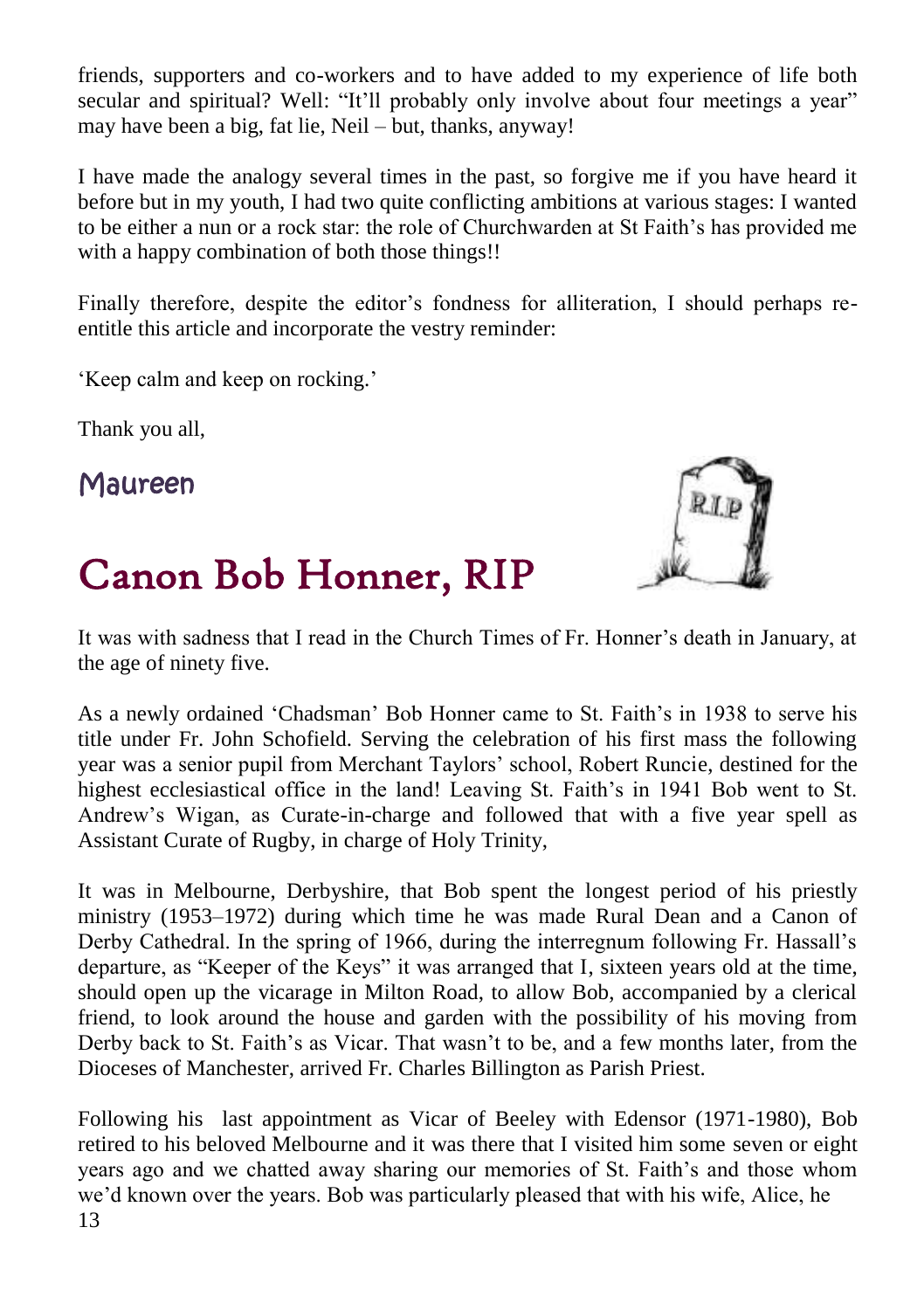had been able to visit Crosby in May, 1998 when Lord Robert Runcie had presided and preached at the wonderful Centenary Mass we celebrated. A video recording of this splendid and memorable occasion and of the lunch held afterwards in the Williams Hall of Merchant Taylors' remains a joy to watch!

Over the years ob much enjoyed keeping in touch with St. Faith"s through "Newslink", and with failing eyesight relied on his daughter, Kate, to read him the monthly edition. My last conversation with him, about two years ago, was on the phone and by this time he had moved into residential care and was experiencing the onset of dementia.

Bob was a much loved, dedicated and faithful priest, an entertaining raconteur with an ebullient personality and an endearing sense of humour. He will be greatly missed by his family and all of us who were privileged to know him. May he rest in God's peace and be raised in his glory.

### Fr. Dennis

# A Holiday in the Sun (Part 1)

**The story of a trip of a lifetime to see the wonders of Africa.**



Would you consider flying to a far off country to experience how the locals live – stay in the best hotel in the country and have the luxury of a chauffeur-driven car to go wherever you wish? Enjoy the local cuisine, visit the local nightspots, swim in the warm sea and even meet some of the movers and shakers of their society.

Be honest - how would you react?

The queue is behind me!

Nearly a year ago I was approached by the Waterloo Partnership to become a Trustee of the Charity. Since Rosie and I have supported their work since their inception a few years ago, I thought that being a trustee was probably just about giving a little extra support with perhaps a few committee meetings to check that the accounts are OK.

WRONG!! (See Part 2)

The Partnership was set up between Waterloo UK and the Township of Waterloo in Sierra Leone by a group of people including Kathy Zimak, Fred and Linda Nye, and others who live within a mile or so of St Faith"s. Over the last few years the Partnership 14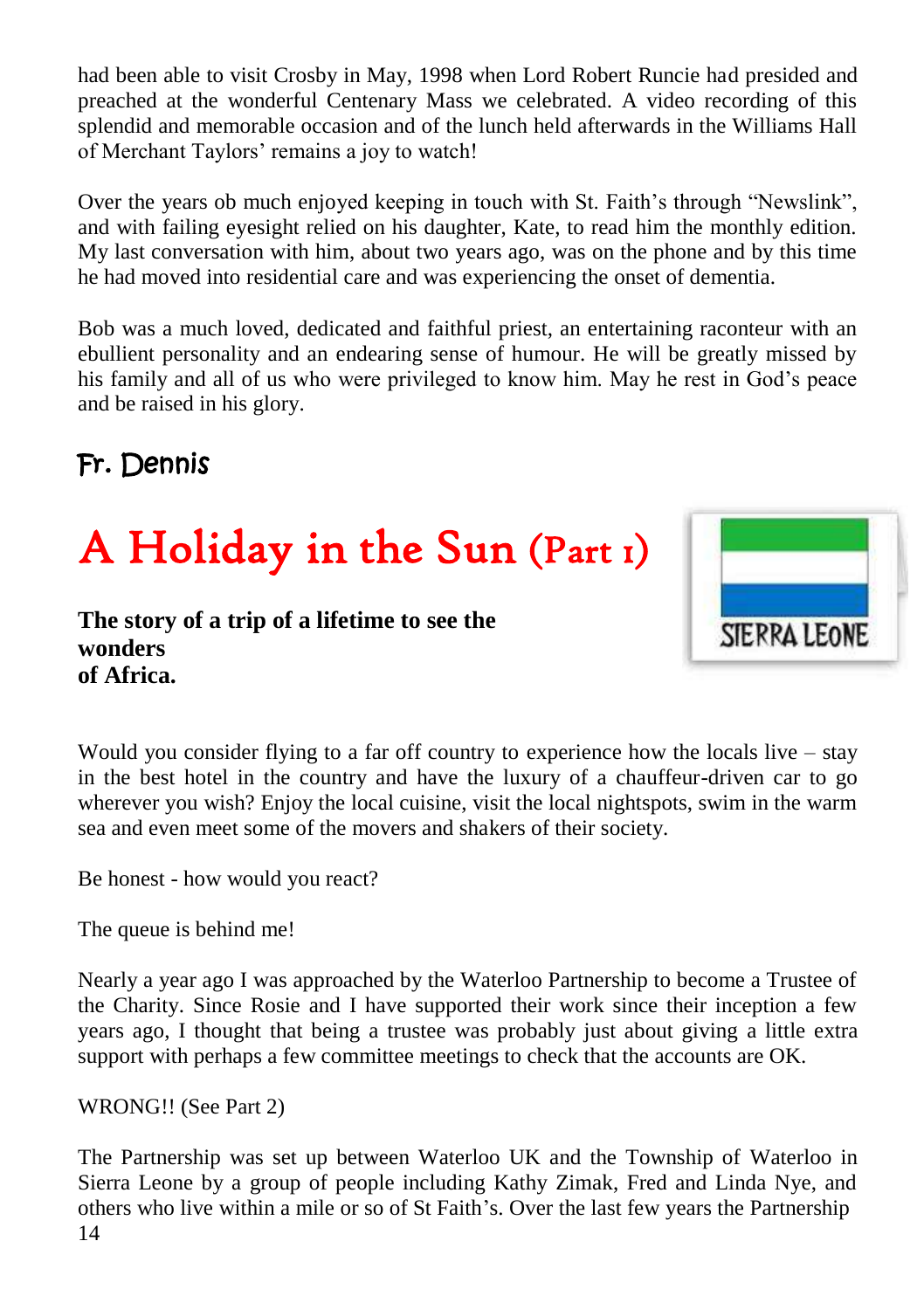has become a serious contributor to the welfare of our friends in Sierra Leone, and has despatched several containers full of school furniture, sewing machines, books, cloths, garden tools and medical supplies. Although the membership of the Partnership has changed over the years, many of the original stalwarts are still there and with Chris Price, Fred Nye and me on the trustee board, along with David Lloyd, whom many will remember from a few years ago, the charity is moving into an even more progressive and forward-thinking support role. For a good look at what"s what, look at the website **[www.waterloopartnership.co.uk](http://www.waterloopartnership.co.uk/)** but be prepared for a shock. *To be continued...*

### Rick Walker

# Children's Society House Boxes

The Children"s Society raise money to support their work in a variety of ways, including through church collections, carol singing, coffee mornings, Christingle services and house boxes. Our house box network is very important, raising over  $\mathcal{L}2$ million every year across England to help vulnerable children. Many people in St Faith's already collect their spare change in house boxes, which I collect once a year. If you don`t yet have a house box and would like to help the Children"s Society, please contact Rosie Walker on 924 6267.

Many thanks

### Rosie

# The New Alphabet

A is for apple, and B is for boat, That used to be right, but now it won't float! Age before beauty is what we once said, But let"s be a bit more realistic instead.



**A**"s for arthritis; **B**s the bad back, **C'**s the chest pains, perhaps cardiac? **D** is for dental decay and decline, **E** is for eyesight, can't read that top line! **F** is for fissures and fluid retention, **G** is for gas which I"d rather not mention. **H** high blood pressure  $-$  I'd rather it low; I for incisions with scars you can show. **J** is for joints, out of socket, won't mend, **K** is for knees that crack when they bend. L's for libido, what happened to sex? **M** is for memory, I forget what comes next. **N** is neuralgia, in nerves way down low; **O** is for osteo, bones that don"t grow! 15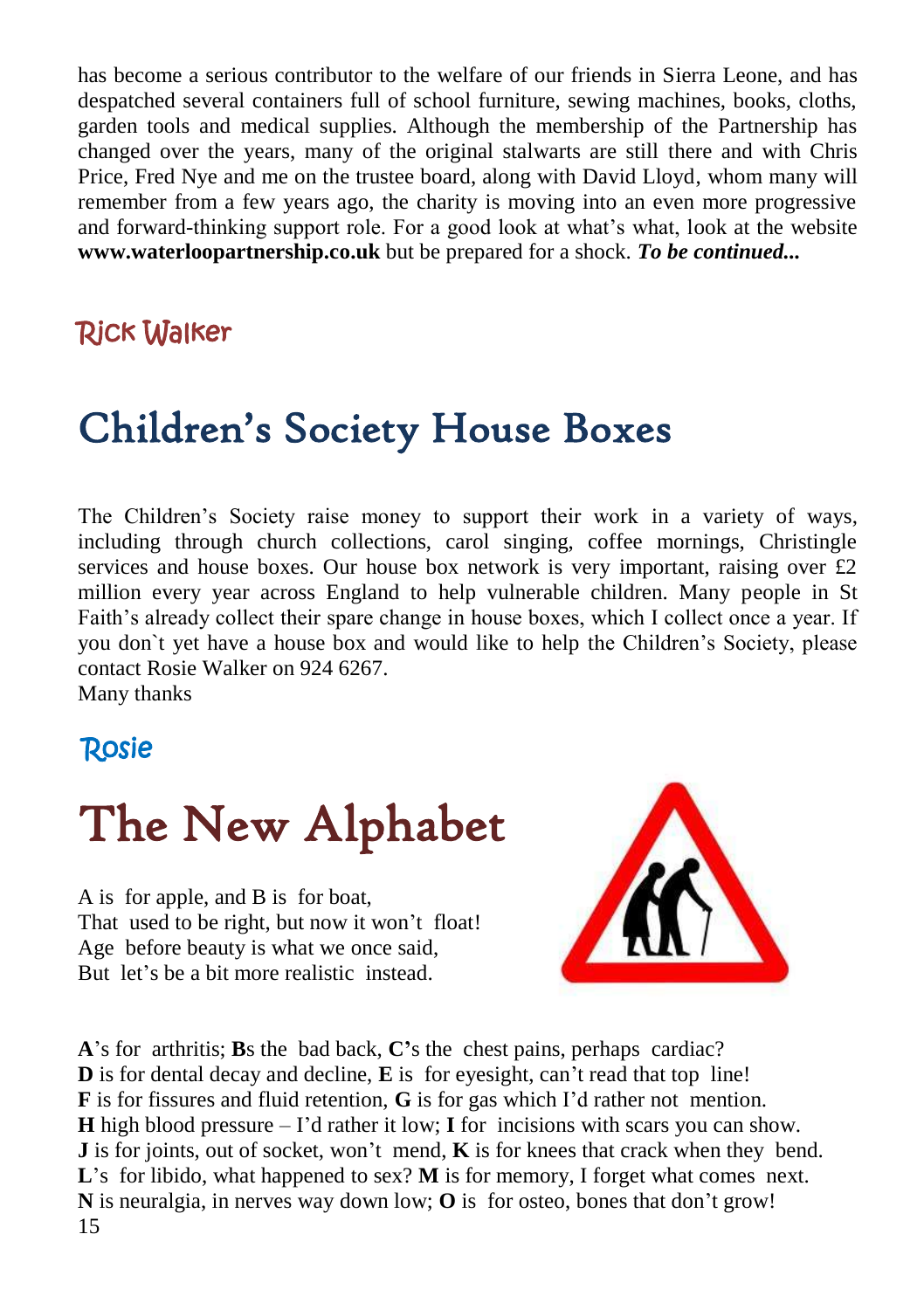**P** for prescriptions, I have quite a few, just give me a pill and I'll be good as new! **Q** is for queasy, is it fatal or flu? **R** is for reflux, one meal turns to two. **S** is for sleepless nights, counting my fears, **T** is for tinnitus: bells in my ears! **U** is for urinary; troubles with flow; **V** for vertigo, that's dizzy,' you know. **W** for worry, now what's going round?  $\bf{X}$  is for X-ray, and what might be found. **Y** for another year I"m left here behind; **Z** is for zest I still have - in my mind! I"ve survived all the symptoms, my bodys deployed, ... and I"m keeping twenty-six doctors fully employed!

# Landing over Water Fred Nye



Can you remember where you were on 9/11, when

those two aircraft hit the World Trade Centre in New York? I happened to be seeing a patient on the ITU at Fazakerley hospital when those unbelievable, unforgettable images suddenly appeared on the TV set in the ward office. They are certainly burnt on everyone's memory. But I also remember, later on, the recordings of those on the aircraft, and in the twin towers, who used their mobile phones to say good bye to those they loved. Even in the numbing, nauseating grip of fear, seconds before they died, they somehow found the strength to do what they valued most – to express their love to those who were dear to them. What an extraordinary triumph of the human spirit that was!

Just over two years ago there was another plane crash in New York, which on this occasion had a miraculous outcome. Three minutes after take off from LaGuardia airport, US Airways flight 1549 sustained what they call a "bird strike" from a group of Canada geese flying at high altitude. Both the aircraft"s engines were instantly knocked out of action. Without power, and without anywhere to land, the plane, its passengers and the people in its flight path seemed doomed. But only three short minutes later the pilot, by an incredible act of heroism and skill, managed to ditch the aircraft safely on the Hudson river. Not a single soul was lost. Nothing like it had ever occurred in the whole of aviation history. To me, that was an event of biblical significance, not so very different from the crossing of the Red Sea.

We know that during the Hudson river incident the passengers felt the need, as was the case on 9/11, to say goodbye to their families and partners, to speak to them for the last time. And because everyone survived, they have been able to tell us what passed through their minds during those agonising three minutes. They have spoken about seeing the whole of their lives all at once, but from a totally different perspective. What had previously seemed to be so important now appeared meaningless and trivial. Even the image of themselves and of their personalities was changed so that each saw themselves not as a mere individual but as someone who loved, and was loved. And 16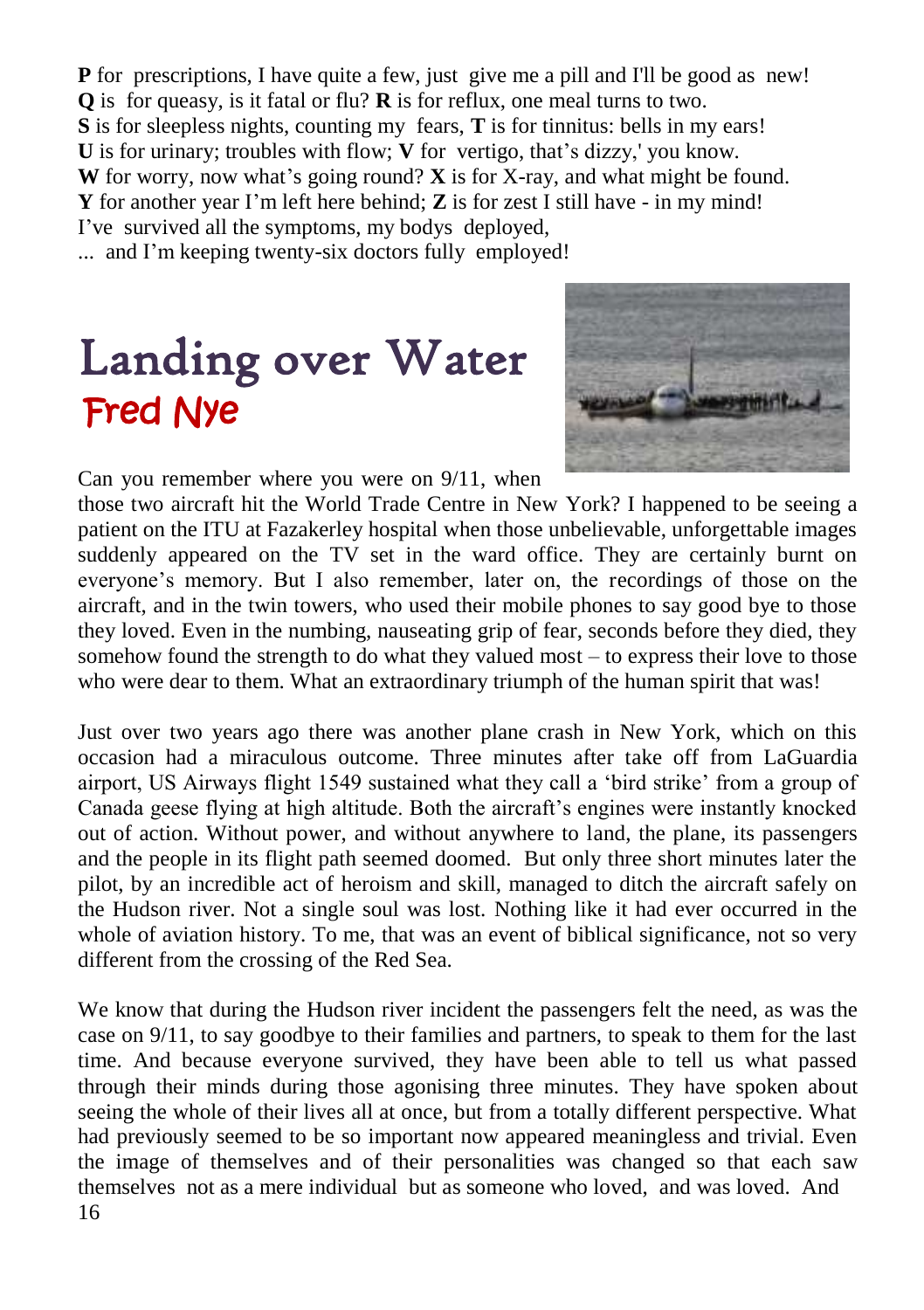later, after the trauma of their experience had gradually receded, came the questions. Who am I, exactly? Where might I have gone wrong in the past? What should I be doing with my life? Several of the survivors decided on taking a completely new direction: a change of job, the adoption of a child.

I said just now that I thought the incident had biblical significance. It"s not too difficult to attach religious or biblical words to the passengers" experience: words like lovingkindness, judgement, repentance, deliverance. But it is perhaps in the bible readings this morning that we get the best clues to understanding the significance of events like these. The prophet Zephaniah was writing in the seventh century BC, shortly before one of the greatest crashes, one of the greatest disasters, which overwhelmed the Jewish people in ancient times: their capture and exile in Babylon. This disaster concentrated the minds and souls of the Israelites just as much as any modern day mid-air crisis, and the response that Zephaniah recommends is the same, it is one of humility and integrity. Humility: the gift of looking at ourselves afresh, seeing ourselves as God sees us, seeing ourselves as a child, stripped of pretences and play-acting and dependent upon Him and upon those who love us. And integrity: the gift of single-mindedness, the gift of knowing that what defines us as human beings is not our ambitions, or our life-style, or our so-called "choices", but the ways we have been loved, are loved, and give love.

What happened to the passengers on flight 1549, and to the Israelites in the time of Zephaniah, was that they were 'turned inside out', so that their whole being could be renewed. But as Christians following our Lord, and with all the benefits of His teachings, and the life and worship of the church, we shouldn"t need the threat of death or disaster to make us seek humility and integrity. They should be as familiar to us, and sit as comfortably on us, as the clothes we put on each morning. They are as much the Christian badge as the cross itself, and of what does that speak except of humility and integrity? St. Paul saw the Cross as the only thing that a Christian could really boast about. Writing to the young church in Corinth, he urged them to seek humility as a way out of the bickering and petty power struggles that had overtaken them.

When poised between life and death, the human spirit seems to be given a clear vision of the things that bring real happiness. And aren"t we, those of us here on earth, always poised between life and death? Put another way, when we understand our total dependence on God and on our fellow creatures, then at long last we grasp who we really are, how our life is bound and contained in love, and what true happiness really means.

What God has on offer is not the sort of shallow happiness measured by the opinion polls, not the sort of counterfeit happiness that can be bought for cash, like a new car or a glitzy holiday. The happiness that God offers is deep down *shalom;* wholeness, peace and reconciliation for all humanity and for all the world. As Our Lord himself tells us "Happy are the poor in spirit, for theirs is the kingdom of heaven. Happy are the pure in heart, for they shall see God'.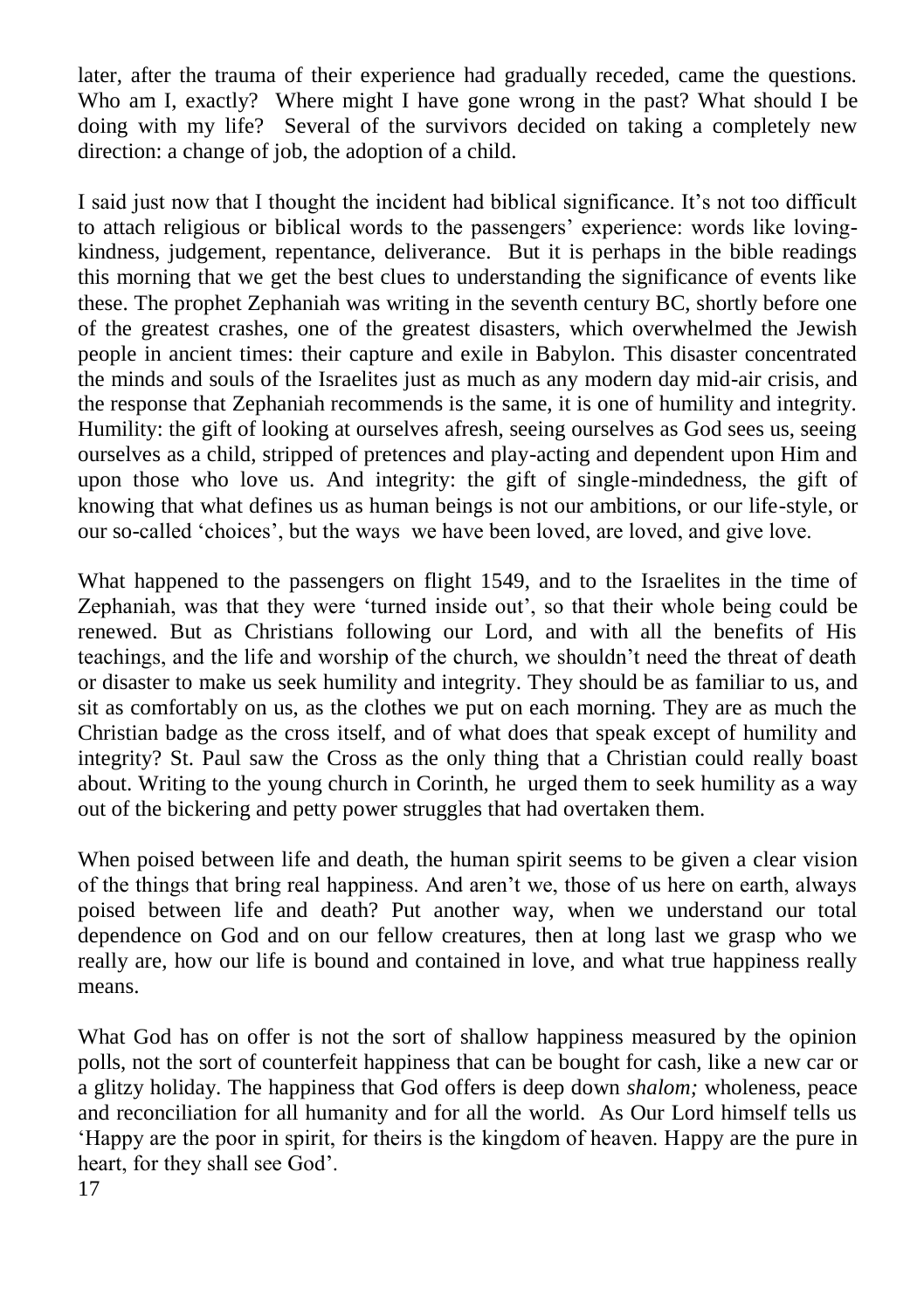As passengers on the flight of life, we can never be sure of how long our journey will last, or even of how we will leave the aircraft. But most of us still have time to pray, in mid-flight, for those precious gifts of humility and integrity that bring true happiness to our world. Happy are the poor in spirit, happy are the pure in heart. Happy indeed.

# 9/11

Endlessly repeated; always unbelievable, The unforgettable silent litany of destruction Is replayed, too often, but perhaps never enough For a world appalled but still fascinated. Curious, uncomprehending, People are looking up once more into a clear sky To see, again and again, as in slow motion The terrible remembered ritual As the big planes on their deadly trajectories Slice cleanly into the gleaming towers.

Obscene gouts of fire explode outwards. Sirens shriek from the surrounding streets As the big red engines, men just doing their jobs, Rush to their deaths among so many others. Now, from high windows, tiny figures fall for ever, Briefcases still clutched, dark city suits flapping Out of the flame and down the clean bright air. And now, as always, first one, then the other: The great untouchable towers fold swiftly down to their foundations. The crowds flee in frozen panic as from Ground Zero Deadly billowing clouds race silently Down the canyons of the Manhattan streets.

A year on, in the bright still morning as I wake, A siren wails briefly over distant Liverpool And falls into silence In a world that has changed forever.

*The siren, heard exactly a year on from the events of September 11th, acted as the trigger for this poem.* 



# Chris Price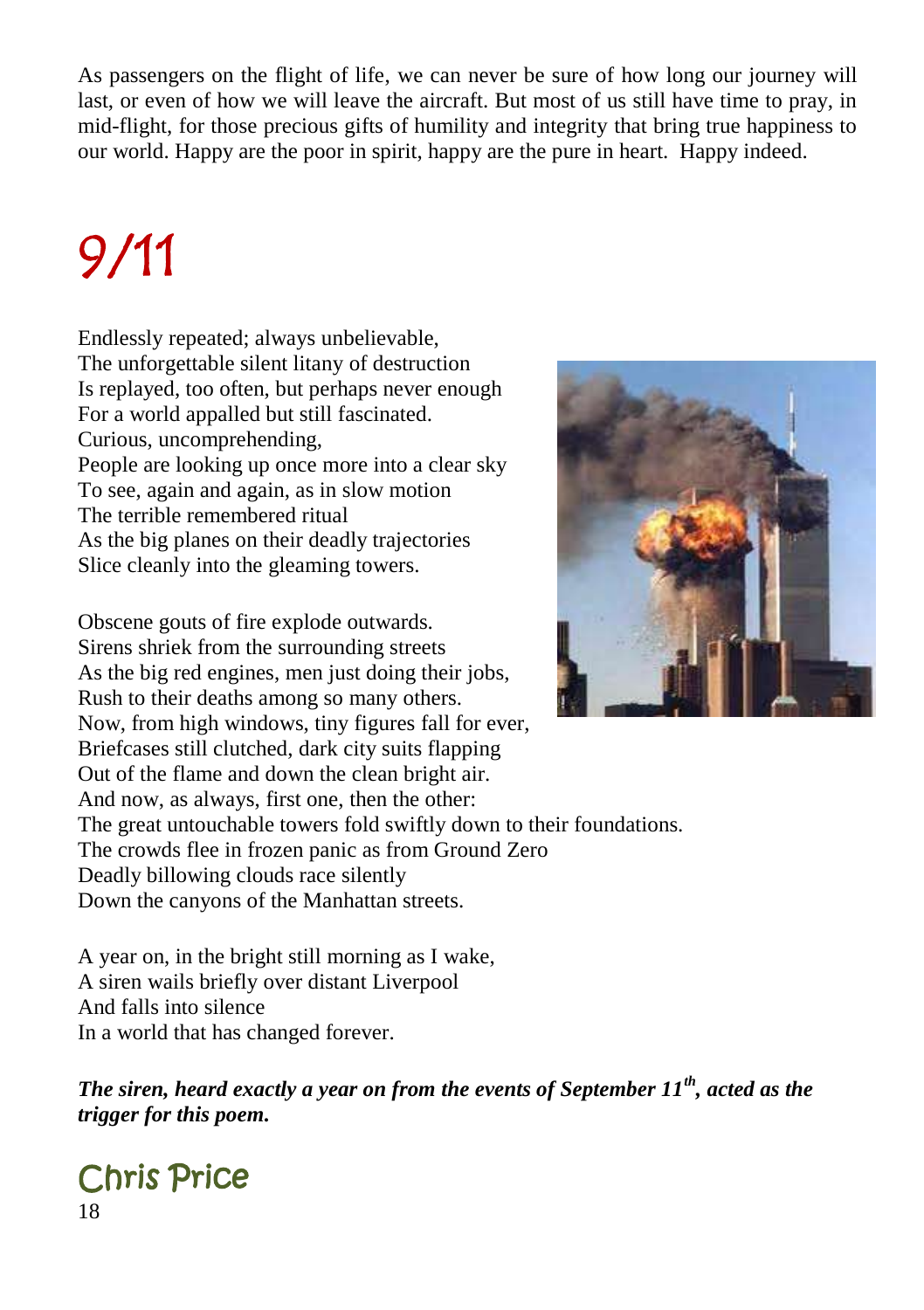

### Meanwhile, over to the east....

**Fr Charles Billington (our vicar from 1966-1972) is seen with a group of friends from St Faith's and some of the congregation of St Edmund's Church, Marske, after morning service, at which he had presided.. The aforementioned party are seen below playing trains at Beamish Industrial Museum Model Engineers' Group**

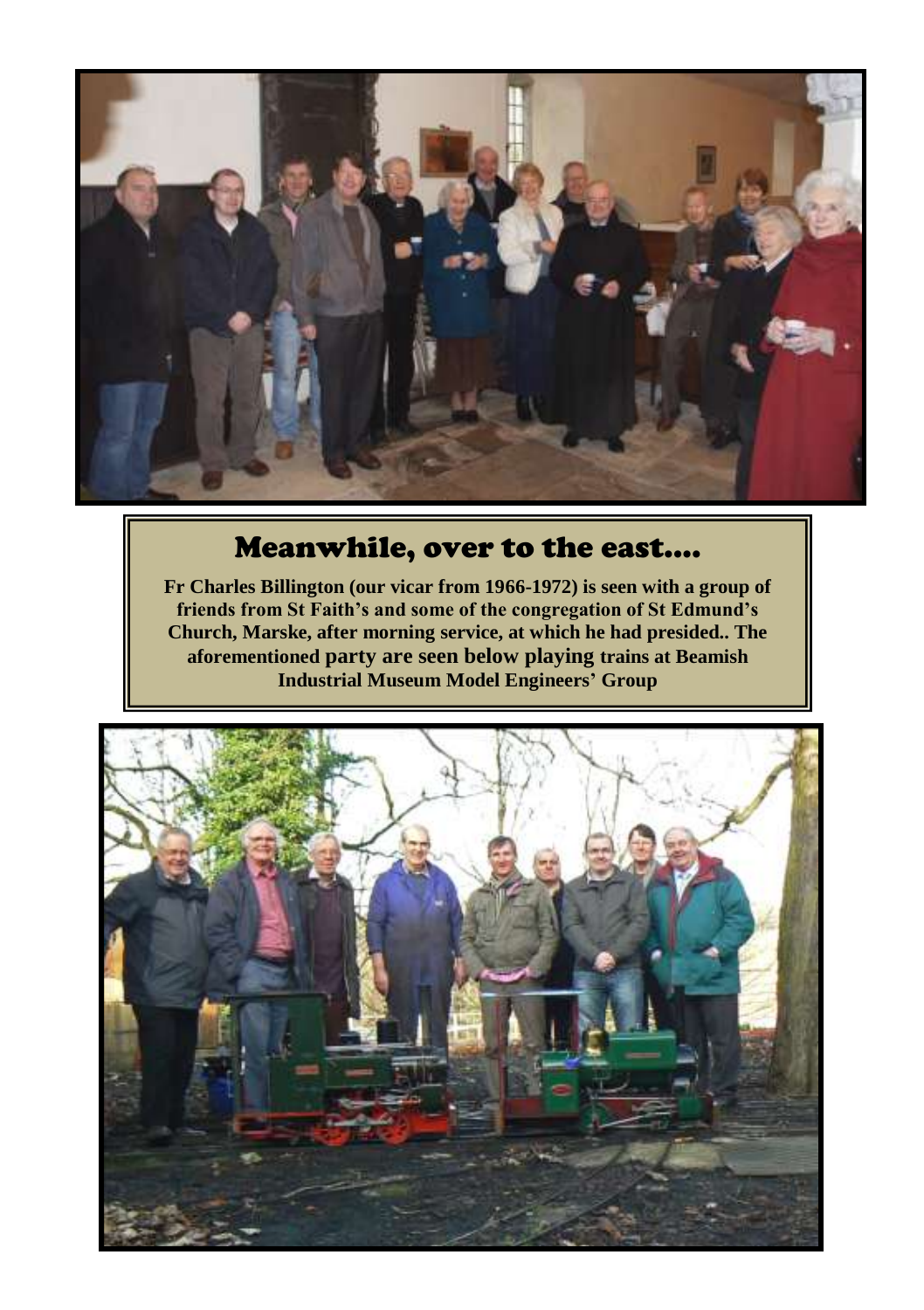# The Parish Directory and Church **Organisations**



### **VICAR**

Fr. Neil Kelley, The Vicarage, Milton Road, Waterloo. L22 4RE 928 3342; fax 920 2901

#### **ASSISTANT PRIESTS**

Revd Denise McDougall, 27 Mayfair Avenue, Crosby. L23 2TL. 924 8870 Canon Peter Goodrich, 16 Hillside Avenue, Ormskirk, L39 5TD. 01695 573285 Fr. Dennis Smith, 16 Fir Road, Waterloo. L22 4QL. 928 5065

#### **READERS**

Dr Fred Nye, 23 Bonnington Avenue, Crosby. L23 7YJ. 924 2813 Mrs Jacqueline Parry, 21 Grosvenor Avenue, Crosby. L23 0SB. 928 0726 Mrs Cynthia Johnson, 30 Willow House, Maple Close, Seaforth, L21 4LY. 286 8155 **CHURCH WARDENS**

Mrs Margaret Houghton, 16 Grosvenor Avenue, Crosby. L23 0SB. 928 0548 Mrs Maureen Madden, 37 Abbotsford Gardens, Crosby. L23 3AP. 924 2154

#### **DEPUTY CHURCH WARDENS**

Mrs Christine Spence, 52 Molyneux Road, Waterloo. L22 4QZ. 284 9325 Mrs Rosie Walker, 17 Mayfair Avenue, Crosby. L23 3TL. 924 6267

### **TREASURER**

Mr David Jones, 65 Dunbar Road, Birkdale, Southport PR8 4RJ. 01704 567782 **PCC SECRETARY**

Mrs Lillie Wilmot, Flat 7, 3 Bramhall Road, Waterloo. L22 3XA. 920 5563 **PARISH OFFICE MANAGER**

Mr Geoff Dunn 32 Brooklands Avenue, L22 3XZ • Tel & fax: 0151 928 9913 Email: sfsmparishoffice@btinternet.com

### **GIFT AID SECRETARY**

Mr Rick Walker, 17 Mayfair Avenue, Crosby. L23 3TL. 924 6267

**TUESDAY OFFICE HOUR:** 6.30 – 7.30 pm (wedding and banns bookings) Mrs Lynda Dixon, c/o the Vicarage. 928 7330

### **BAPTISM BOOKINGS**

Mrs Joyce Green, 14 Winchester Avenue, Waterloo, L22 2AT. 931 4240 **DIRECTOR OF MUSIC**

Mr Sam Austin, 42 Arch View Crescent, Liverpool, L1 7BA. 07921 840616. email samOaustin@googlemail.com

### **ASSISTANT DIRECTOR OF MUSIC**

Mr Stephen Hargreaves, 86 Molyneux Road, Waterloo. L22 4QZ. 07939 119220 **SACRISTAN**

Mrs Judith Moizer, 1 Valley Close, Crosby. L23 9TL. 931 5587